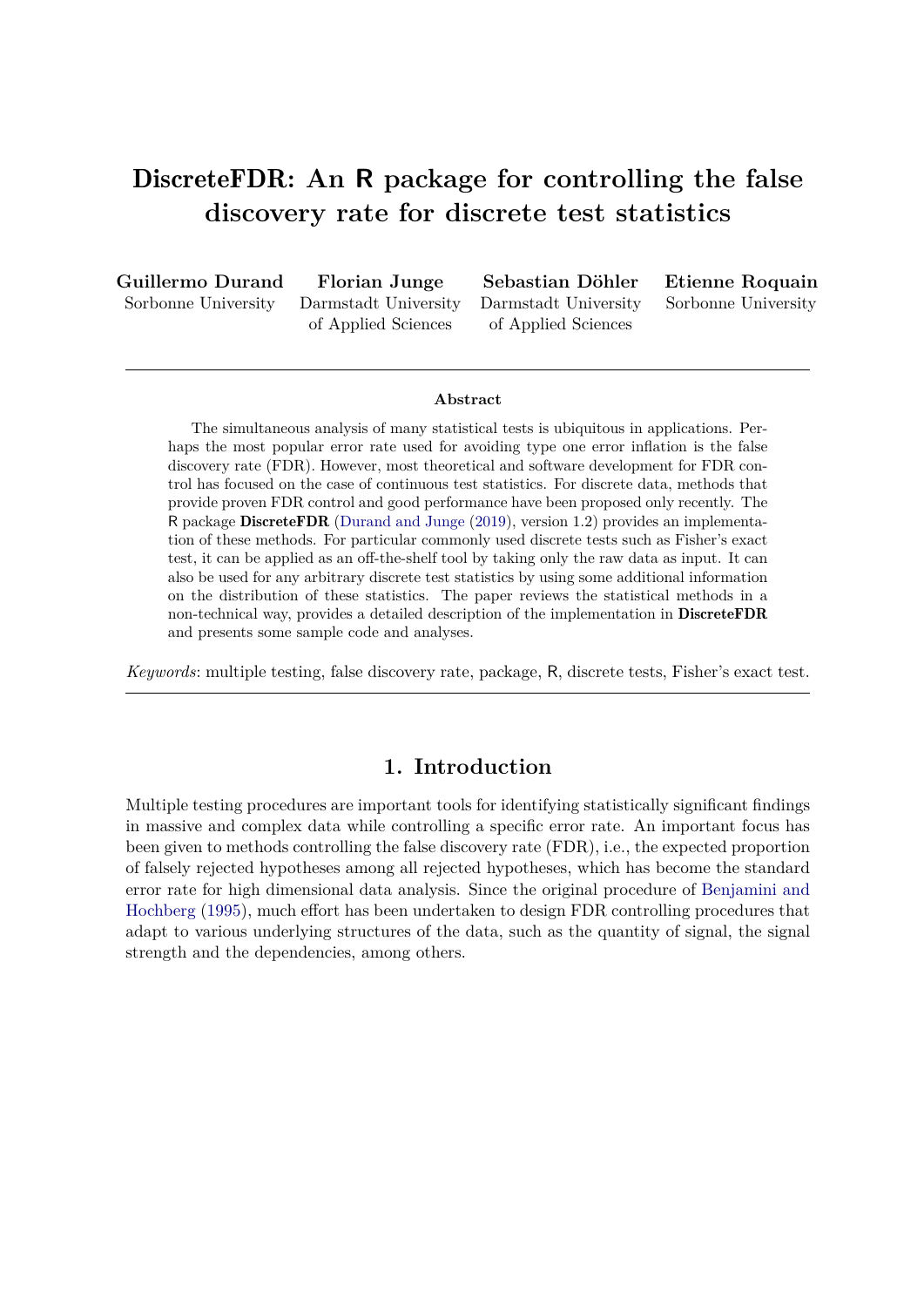The R package **DiscreteFDR**, presented in this paper, deals with adaptation to discrete and non-identically distributed test statics by implementing procedures developed by Döhler, Durand, and Roquain (2018) (in the sequel abbreviated as [DDR]). This type of data arises in many relevant applications, in particular when data represent frequencies or counts. Examples can be found in clinical studies (see e.g., Westfall and Wolfinger (1997)), genome-wide association studies (GWAS) (see e.g., Dickhaus, Straßburger et al. (2012)) and next generation sequencing data (NGS) (see e.g., Chen and Doerge (2015b)). The primary discrete test we have in mind in this paper is Fisher's exact test, see Lehmann and Romano (2006), but we also sketch an application of DiscreteFDR to multiple Poisson tests in the spirit of Jimenez-Otero, de Una-Alvarez, and Pardo-Fernandez (2018).

It is well known (see e.g., Westfall and Wolfinger (1997)) that applying critical values derived for continuous approximations to discrete null distributions can generate a severe power loss, already at the stage of the single tests. A consequence is that using 'blindly' the BH procedure with discrete p values will control the FDR in a too conservative manner. Therefore, more powerful procedures that avoid this conservatism are much sought after in applications, see for instance Karp, Heller et al. (2016), van den Broek, Dijkstra et al. (2015) and Dickhaus, Straßburger et al. (2012).

In the literature, constructing multiple testing procedures that take into account the discreteness of the test statistics has a long history, for more details see [DDR]. The heuristic motivation for the procedures implemented in **DiscreteFDR** is as follows. Let  $p_{(1)} \leq \ldots \leq p_{(m)}$ denote the ordered *p* values and  $H_{(1)}, \ldots, H_{(m)}$  the corresponding null hypotheses. The BH procedure [BH] works by rejecting  $H_{(1)}, \ldots, H_{(\hat{k})}$ , where  $\hat{k}$  is the largest integer  $k$  such that

$$
p_{(k)} \le \frac{k}{m} \cdot \alpha. \tag{1}
$$

Now suppose that the cumulative distribution functions  $F_1, \ldots, F_m$  of the *p* values under the null hypotheses are known and introduce the transformation

$$
\xi(t) = \frac{1}{m} \sum_{i=1}^{m} F_i(t), \ t \in [0, 1].
$$
 (2)

For continuous settings we often have  $F_i(t) = t$  which implies  $\xi(t) = t$  and so we can rephrase (1) as

$$
\xi(p_{(k)}) \le \frac{k}{m} \cdot \alpha. \tag{3}
$$

Heyse (2011) proposed to use the transformation  $\xi$  in (2), where the  $F_i$  need no longer be uniform and identical. The benefit of this approach is that - depending on the discreteness and heterogeneity of the involved *p* value distributions -  $\xi(t)$  may be much smaller than *t*. Clearly, the smaller the *ξ*-values, the more hypotheses can be rejected. Figure 1 displays such a function where the functions  $F_1, \ldots, F_{2446}$  are derived from  $m = 2446$  independent Fisher's exact test statistics based on the pharmacovigilance data from Heller and Gur (2011) (see Section 5 for more details). In this example we have  $\xi(t) \approx t/3$ , thereby yielding a potentially strong rejection enhancement.

Unfortunately, the Heyse procedure does not rigorously control the FDR in general; counterexamples are provided in Heller and Gur (2011) and [DDR]. To correct this, [DDR] introduce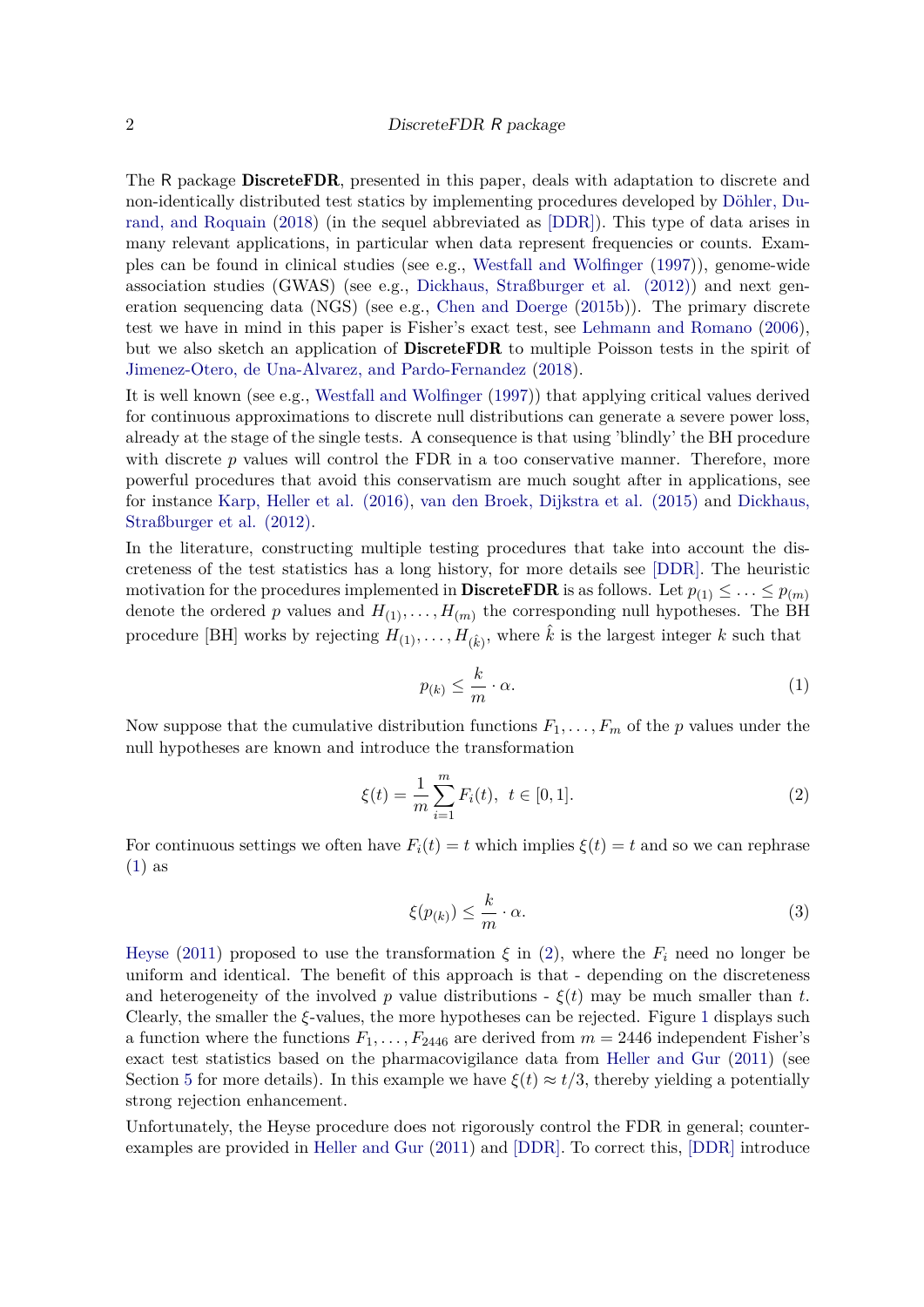new procedures relying on the following modifications of the *ξ* function (more details are presented in Section 3):

$$
\xi_{\rm SU}(t) = \frac{1}{m} \sum_{i=1}^{m} \frac{F_i(t)}{1 - F_i(\tau_m)}; \quad \xi_{\rm SD}(t) = \frac{1}{m} \sum_{i=1}^{m} \frac{F_i(t)}{1 - F_i(t)}, \quad t \in [0, 1],
$$

where  $\tau_m$  is the generalized inverse of  $\xi_{SD}$  taken at point  $\alpha$ . Figure 1 demonstrates that the difference between these modifcations and the original *ξ* can be very small, in particular for small values of *t*. In addition, [DDR] also introduce more powerful 'adaptive' versions, meaning that the derived critical values are designed in a way that 'implicitly estimates' the overall proportion of true null hypotheses. All these procedures provide rigorous FDR control under independence of the *p* values and are implemented in the R package DiscreteFDR.



Figure 1: Plots of variants of *ξ* for the pharmacovigilance data. The solid black line corresponds to the uniform case, the discrete variants are represented by blue (for  $\xi$ ), green (for *ξ*SD) and red (for *ξ*SU) solid lines. Additionally, five arbitrarily selected *F<sup>i</sup>* 's are displayed by using different line types.

t

While there exist numerous R functions and packages that implement multiple testing procedures in the continuous setting (see e.g., Hothorn, Bretz, and Westfall (2008) and Blanchard, Dickhaus et al. (2017)), there are only relatively few tools available that deal specifically with discrete test statistics. The package **MHTdiscrete** (see Zhu and Guo  $(2017)$ ) is described by its authors as a 'comprehensive tool for almost all existing multiple testing methods for discrete data'. It implements several FWER and FDR procedures designed for discrete data. While the procedures for FWER control are extensively described in an accompanying preprint (see Zhu and Guo (2017)), there seems to be no detailed mathematical description of the implemented FDR procedures. The package **discreteMTP** (see Heller, Gur, and Yaacoby (2012)) also implements several methods aiming at FDR control (including the Heyse procedure) described in more detail in Heller and Gur (2011). The main contribution of the package DiscreteFDR is to provide practitioners with a simple to use set of tools (both adaptive and non-adaptive) for analysing discrete data with both proven FDR control and good performance.

In this paper, our primary aim is to introduce **DiscreteFDR**. As an 'appetizer', we start by illustrating the main ideas through analysis of a toy data set. We hope to convince readers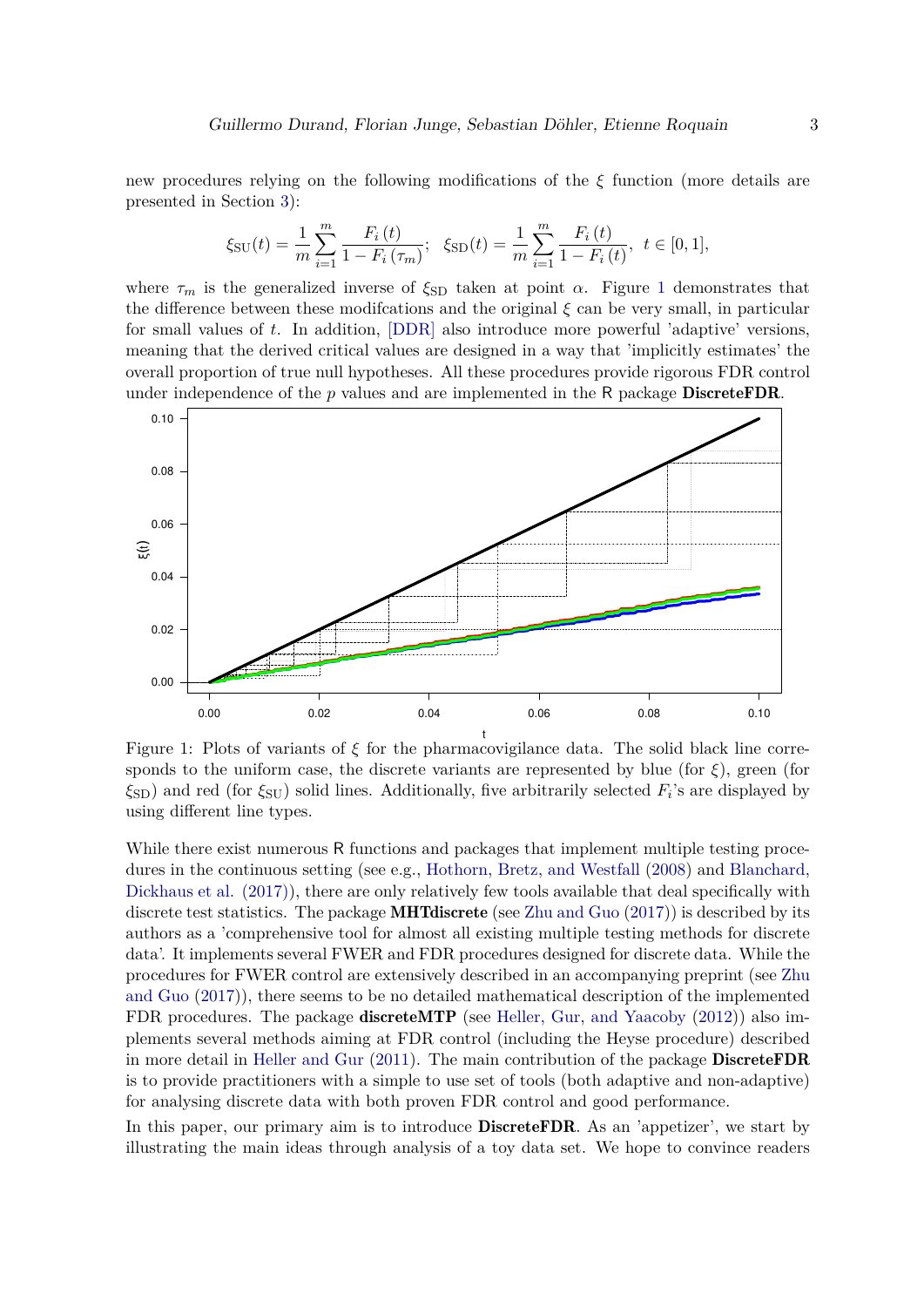that it is worthwile to use discrete FDR methods. We then review the mathematical methods and results from [DDR], followed by some more technical details of the implementation in Section 4 . Section 5 contains an analysis of some real data and includes an example that illustrates how DiscreteFDR can be used for arbitrary discrete tests. The paper concludes with a summary and discussion.

We realize - and indeed hope - that the audience of this paper may be quite heterogeneous, which is why we would like to suggest some guidance for possible ways of reading it. For subject matter scientists and practitioners who may not be interested in the mathematical or software details, we especially recommend to study Sections 2 and 5. For readers who additionally want to understand more of the mathematical background we recommend Section 3, for readers interested in the implementation details of the R-package we recommend Section 4.

### **2. A toy example**

To give a first impression of how **DiscreteFDR** works, we consider an artifical toy example. A more realistic example involving pharmacovigilance data is given in Section 5.

Suppose we would like to compare two treatments in nine different populations. For each population we do this by evaluating the responders and non-responders for each treatment. This leads to categorical data which can be represented, for each population  $i = 1, \ldots, 9$  in the following  $2 \times 2$  table:

|             |                   | responders non responders | total                   |
|-------------|-------------------|---------------------------|-------------------------|
| treatment 1 | $x_{1i}$          | $y_{1i}$                  | $n_{1i}$                |
| treatment 2 | $x_{2i}$          | $y_{2i}$                  | $n_{2i}$                |
| total       | $x_{1i} + x_{2i}$ | $y_{1i} + y_{2i}$         | $n_i = n_{1i} + n_{2i}$ |

Table 1:  $2 \times 2$  table for population *i*.

Denoting the responder probabilities for population *i* by  $\pi_{1i}$  and  $\pi_{2i}$  we can test e.g.

 $H_{0i}$ :  $\pi_{1i} = \pi_{2i}$  vs.  $H_{1i}$ :  $\pi_{1i} \neq \pi_{2i}$ 

by using Fisher's (two-sided) exact test (see Lehmann and Romano (2006), which is implemented in the R function fisher.test). Suppose the data in the nine populations are independent and we observe the following data frame df

|   | X1 Y1 X2 Y2 |         |
|---|-------------|---------|
|   | 1 4 144     | 0132    |
|   | 2 2 146     | 0132    |
|   | 3 2 1 4 6   | 1 131   |
| 4 | 14 134      | 3 1 2 9 |
| 5 | 6 142       | 2 130   |
|   | 6 9 139     | 1 131   |
| 7 | 4 144       | 2 130   |
| 8 | 0.148       | 2 130   |
| 9 | 1 1 4 7     | 2 130   |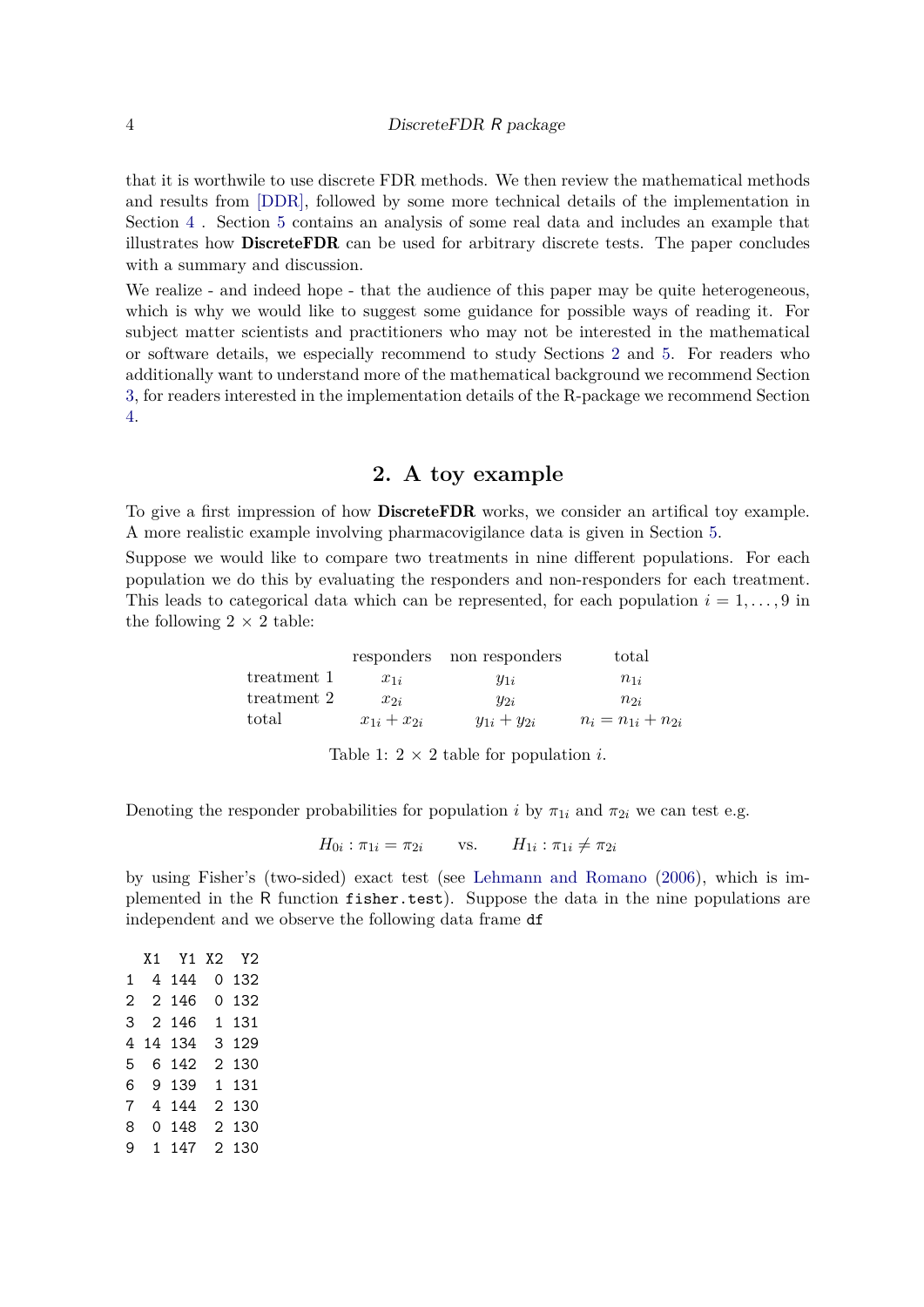In this data frame each of the 9 rows represents the data of an observed  $2 \times 2$  table: e.g., the third row of the data corresponds to  $x_{13} = 2, y_{13} = 146, x_{23} = 1, y_{23} = 131$ . Even though in this example, the total number of tested hypotheses  $m = 9$  is very small, for illustrative purposes we deal with the multiplicity problem here by controlling FDR at level  $\alpha = 5\%$ . The DBH step-down procedure (to be explained in more detail in Section 3) can be applied directly to the data frame object df and yields the following adjusted *p* values:

```
R> library("DiscreteFDR")
R> DBH.sd.fast <- fast.Discrete(df, alternative = "two.sided",
+ direction = "sd")
R> DBH.sd.fast$Adjusted
[1] 0.25630985 1.00000000 1.00000000 0.03819796 0.51482782 0.03819796
[7] 1.00000000 0.47895996 1.00000000
```
Thus we can reject two hypotheses at FDR-level  $\alpha = 5\%$ . In order to compare this with the usual (continuous) BH procedure we have to determine the raw *p* values first. This would be possible by applying the fisher.test function to all nine  $2 \times 2$  tables. Alternatively, we may use the more convenient function fisher.pvalues.support included in our package for accessing the raw *p* values:

```
R> p <- fisher.pvalues.support(df, alternative = "two.sided")
R> raw.pvalues <- p$raw
R> p.adjust(raw.pvalues, method = "BH")
[1] 0.37430072 0.74976959 1.00000000 0.09570921 0.51928737 0.09570921
[7] 0.77313633 0.49804147 0.77313633
```
Applying the continuous BH procedure from the stats package in the last line of code, we find that we can not reject any hypotheses at FDR-level  $\alpha = 5\%$ . As this example illustrates, the discrete approach can potentially yield a large increase in power. The gain depends on the involved distribution functions and the raw *p* values. To appreciate where this comes from, it is instructive to consider the distribution functions  $F_1, \ldots, F_9$  of the *p* values under the null in more detail. Take for instance the first  $2 \times 2$  table:

|             | responders non responders total |     |
|-------------|---------------------------------|-----|
| treatment 1 | 144                             | 148 |
| treatment 2 | 132                             | 132 |
| total       | 276                             | 280 |

Table 2:  $2 \times 2$  table for population 1.

Fisher's exact test works by determining the probability of observing this (or a more 'extreme') table, given that the margins are fixed. So each  $F_i$  is determined by the margins of table *i*. Since  $x_{11} + x_{21} = 4$ , the only potentially observable tables are given by  $x_{11} = 0, \ldots, 4$ . For each one of these 5 values a *p* value can be determined using the hypergeometric distribution.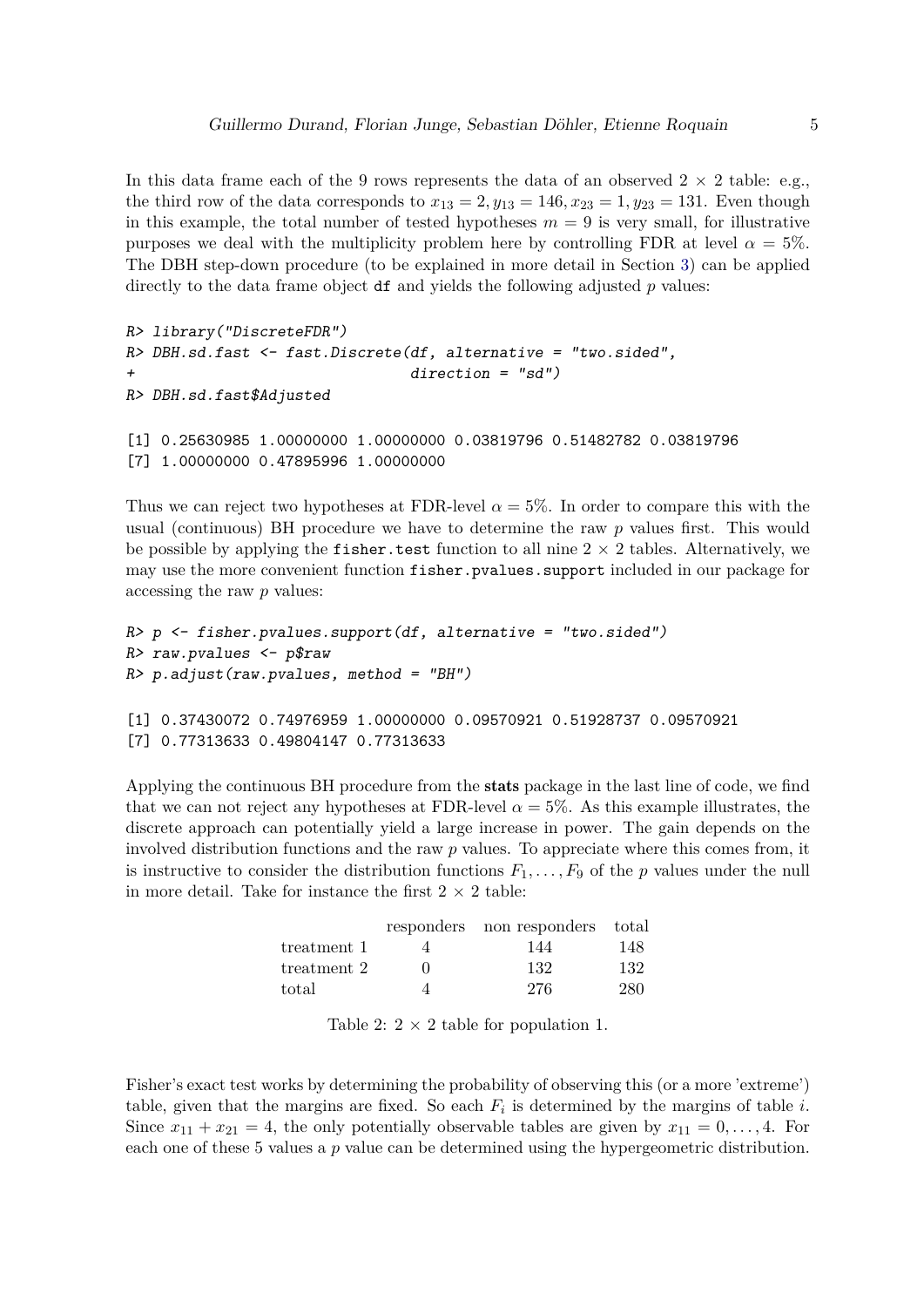Therefore, the *p* value of any  $2 \times 2$  table with margins given by the above table can take (at most) 5 distinct values, say  $x_1, \ldots, x_5$ . Combining these 5 values into a set, we obtain the *support*  $A_1 = \{x_1, \ldots, x_5\}$  of distribution  $F_1$ . Now we can continue in this vein for the remaining  $2 \times 2$  tables to obtain the supports  $A_1, \ldots, A_9$  for the distributions functions  $F_1, \ldots, F_9$ . The supports can be accessed via the **\$support** command, e.g.

```
R> p$support[c(1,5)]
```
 $[1]$ ] [1] 0.04820493 0.12476691 0.34598645 0.62477763 1.00000000 [[2]] [1] 0.002173856 0.007733719 0.028324482 0.069964309 0.154043258

[6] 0.288492981 0.481808361 0.726262402 1.000000000

returns  $A_1$  and  $A_5$ . Panel (a) in Figure 2 shows a graph of the distribution functions  $F_1, \ldots, F_9$ . Each  $F_i$  is a step-function with  $F_i(0) = 0$ , the jumps occuring only on the support  $A_i$  and  $F_i(x) = x$  only for  $x \in A_i$ . In particular, all distributions are stochastically larger than the uniform distribution (i.e.,  $F_i(x) \leq x$ ), but in a heterogeneous manner. This heterogeneity can be exploited e.g., by transforming the raw *p* values from the exact Fisher's test using the function  $\xi_{\text{SD}}(x) = \sum_{n=1}^{9}$ *i*=1 *Fi*(*x*)  $\frac{1}{1 - F_i(x)}$  presented in the Introduction. Panel (b) shows that  $\xi_{SD}$  is a step function. Its jumps occur on the joint support  $\mathcal{A} = \mathcal{A}_1 \cup \ldots \cup \mathcal{A}_9$ . Panel (b) also shows

that  $\xi_{\text{SD}}(x) \ll x$ , at least for small values of x. It turns out that the critical values of our new DBH step-down procedure are essentially given by inverting  $\xi_{SD}$  at the critical values of the [BH] procedure  $1 \cdot \alpha/9$ ,  $2 \cdot \alpha/9$ , ...,  $\alpha$ , so that these values are considerably larger than the [BH] critical values (for more details see Section 3). This is illustrated in panel (c) along with the ordered *p* values. In particular, all asterisks are located above the green [BH] dots, therefore this procedure can not reject any hypothesis. In contrast, the two smallest *p* values are located below red DBH step-down dots, so that this procedure rejects two hypotheses as we had already seen earlier.

### **3. Implemented FDR-controlling procedures**

The procedures used in the package are all based upon a comparison between the ordered *p* values  $p_{(k)}$ ,  $1 \leq k \leq m$ , and a sequence of nondecreasing *critical values*  $\tau_k$ ,  $1 \leq k \leq m$ . Depending on how these two sequences intercept allow to define a rejection number  $\hat{k}$  and thus a rejection set of null hypotheses  $H_{(1)}, \ldots, H_{(\hat{k})}$ . Classically, the *step-up procedure* with critical values  $\tau_k$ ,  $1 \leq k \leq m$ , corresponds to choose the last right crossing point

$$
\hat{k}_{SU} = \max\{k \,:\, p_{(k)} \leq \tau_k\}.
$$

Hence, it goes backwards, starting from the largest  $p$  value  $p_{(m)}$ , stopping the first time it finds  $k_0$  such that  $p_{(k_0)} \leq \tau_{k_0}$  and returning  $\hat{k}_{SU} = k_0$ . By contrast, the *step-down procedure* with critical values  $\tau_k$ ,  $1 \leq k \leq m$  uses the first left crossing point

$$
\hat{k}_{SD} = \max\{k : \text{ for all } k' \le k, p_{(k')} \le \tau_{k'}\}.
$$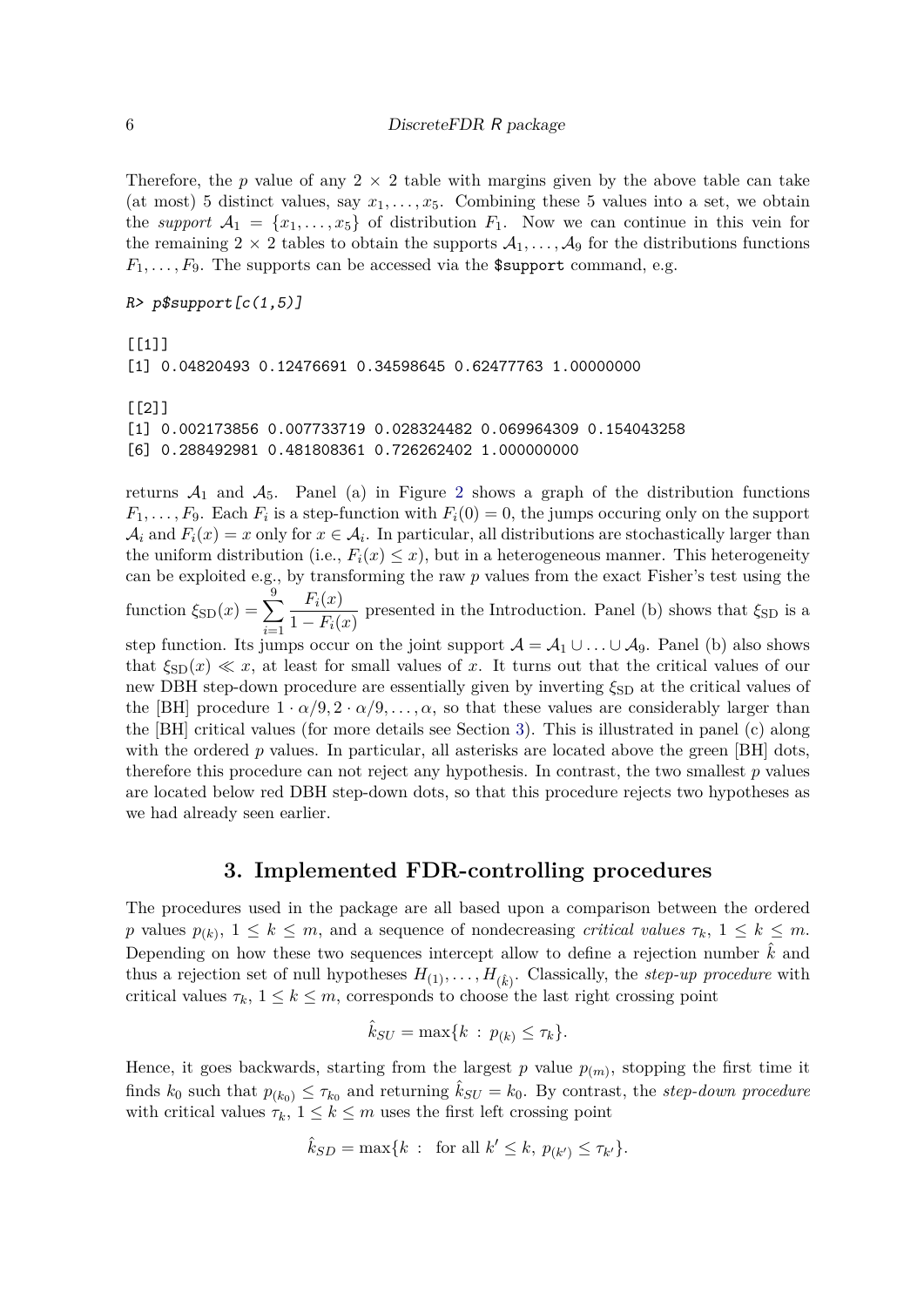

Figure 2: Panel (a) depicts the distribution functions  $F_1, \ldots, F_9$  in various colours, (b) is a graph of the transformation  $\xi_{SD}$ . The uniform distribution function is shown in light grey in (a) and (b). Panel (c) shows the [BH] critical values (green dots), the DBH step-down critical values (red dots) and the sorted raw *p* values (asterisks).

Hence, it goes forward, starting from the smallest  $p$  value  $p_{(1)}$ , stopping the first time it finds  $k_0$  such that  $p_{(k_0)} > \tau_{k_0}$  and returning  $\hat{k}_{SD} = k_0 - 1$ .

Such multiple testing procedures are thus driven by a sequence of critical values and by a choice between the step-up or step-down version. In our package, the 5 different possible choices are listed in Table 3, with 3 step-up procedures [DBH-SU], [A-DBH-SU], [DBR-*λ*] and 2 step-down procedures [DBH-SD], [A-DBH-SD]. We easily check that [A-DBH-SU] (resp. [A-DBH-SD]) rejects always more null hypotheses than [DBH-SU] (resp. [DBH-SD]). Note that the names of the procedures are slightly different in the original paper [DDR]. This is done to emphasize that our package is primarily devoted to the discrete case.

#### **3.1. Critical values**

The specific shape of the critical values comes from the FDR upper-bounds derived in [DDR], which ensures that these procedures control the FDR at the nominal level  $\alpha$  under independence of the *p* values, see Theorem 1 and Corollary 1 in [DDR]. In Table 3, each *F<sup>i</sup>* is defined as the (least favorable) cumulative distribution function of the  $p$  value  $p_i$  under the null hypothesis. As in the example from Section 2,  $\mathcal{A} = \mathcal{A}_1 \cup \ldots \cup \mathcal{A}_m \subset [0,1]$  stands for the union of the supports of the marginal distributions of the *p* values,  $p_i$ ,  $1 \leq i \leq m$  which can be determined under the full hull hypothesis, i.e., when all null hypotheses are assumed to be true. While  $\mathcal{A} = [0, 1]$  in the case where the  $F_i$ 's are continuous functions, the primary setting we have in mind is a large number of simultaneous Fisher exact tests, so that  $A = A_1 \cup ... \cup A_m$ is finite but very large. See also Section 2 for some concrete examples.

Let us underline that obtaining such  $\tau_k$  numerically might be time consuming because the overall support  $\mathcal A$  can be large while testing whether each  $t \in \mathcal A$  satisfies the required condition given by the second column in Table 3 involves a complex combination of the  $F_i$ ,  $1 \le i \le m$ . In the package, we have implemented a shortcut that reduces the range of  $t \in A$  that has to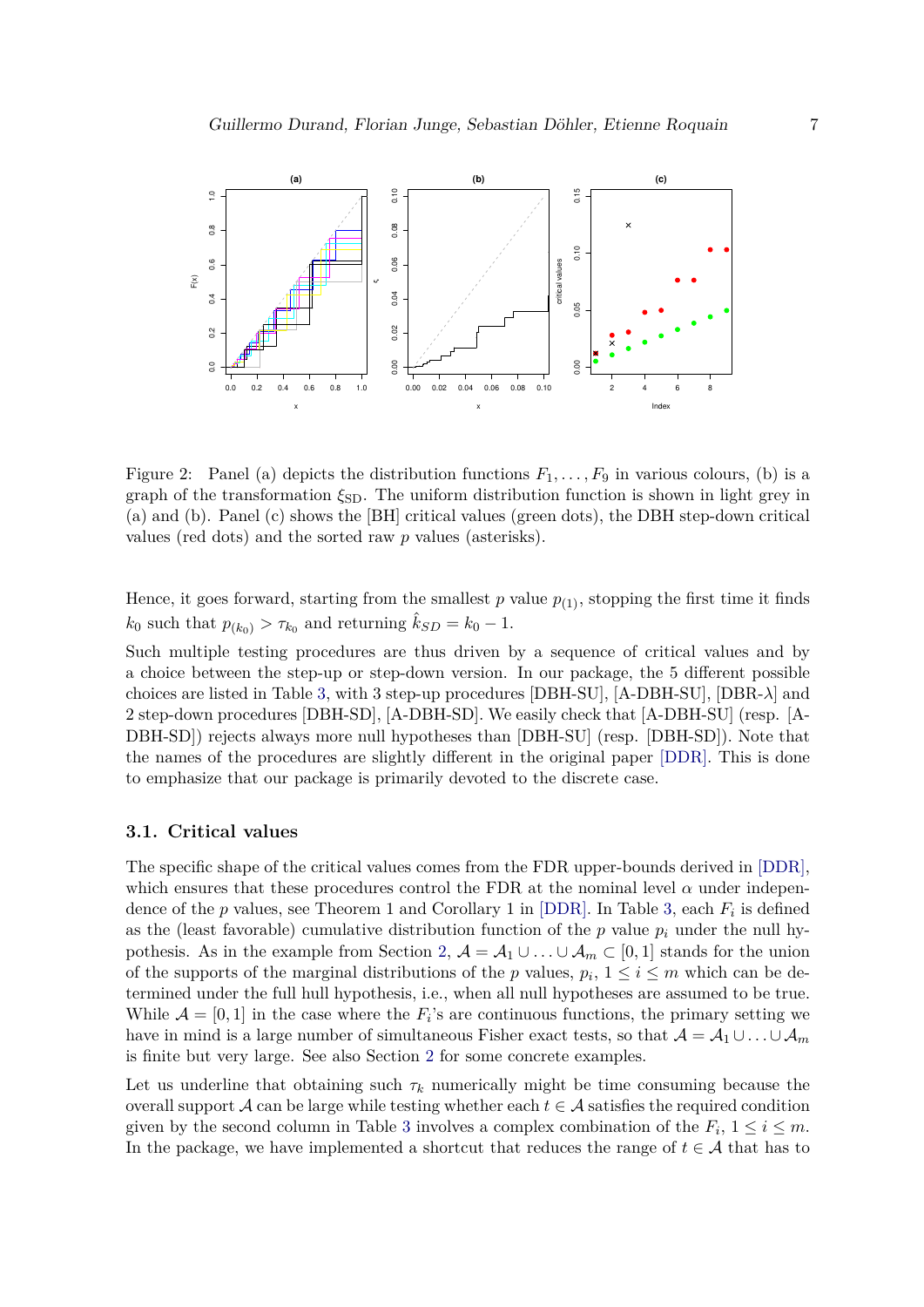be explored: it is based on the fact that if  $F_i(t) \leq t$  for all t and i (super-uniformity), we have the following lower bounds  $\tau_k^{\min}$ 's on the critical values  $\tau_k$ 's, see Lemmas 2, 3 and 4 in [DDR]:

| [DBH-SU]        | $\tau_k^{\min} = \max\{t \in \mathcal{A} : t \leq \alpha k/m(1+\alpha)^{-1}\}\$                                                                 |
|-----------------|-------------------------------------------------------------------------------------------------------------------------------------------------|
| [DBH-SD]        | $\tau_k^{\min} = \max\{t \in \mathcal{A} : t \leq \alpha k/m(1 + \alpha k/m)^{-1}\}\$                                                           |
| $[A-DBH-SU]$    | $\tau_m^{\min} = \max\{t \in \mathcal{A} : t \leq \alpha(1+\alpha)^{-1}\}\$                                                                     |
|                 | $\tau_k^{\min} = \max \left\{ t \in \mathcal{A} : t \leq \tau_m \wedge \left( (1 - \tau_m) \frac{\alpha k}{m - k + 1} \right) \right\}, k < m;$ |
| $[A-DBH-SD]$    | $\tau_k^{\min} = \max\{t \in \mathcal{A} : t \leq \alpha k/(m - (1 - \alpha)k + 1)\}\$                                                          |
| $[DBR-\lambda]$ | $\tau_k^{\min} = \max \left\{ t \in \mathcal{A} : t \leq \lambda \wedge \left( (1-\lambda) \frac{\alpha k}{m-k+1} \right) \right\}$             |

Our current implementations of [DBH-SU] and [A-DBH-SU] first determine  $\tau_m$  by searching for  $\tau_m$  in  $\mathcal{A} \cap [\tau_m^{\min}, 1]$  and then determine all other  $\tau_k$  simultaneously using  $\tau_k \geq \tau_1^{\min}$  instead of  $\tau_k \geq \tau_k^{\text{min}}$ . We take this approach for simplicity and performance reasons. The stepdown procedures only use the latter constraint. These lower bounds help to reduce the computational burden considerably.

#### **3.2. Transformed** *p* **values**

If we are only interested in the set of rejected null hypotheses and not in the critical values, we can significantly speed-up the program by skipping the explicit computation of the critical values and by directly considering the transformed *p* values:

$$
p'_k = \xi_k(p_{(k)}), \ 1 \le k \le m,
$$
\n(4)

where the functions  $\xi_k(\cdot)$ , defined in Table 3, are such that  $\tau_k$  is the inverse of  $\xi_k$  at point  $\alpha k/m$ . Note that while the elements of  $\{p_{(k)}, 1 \leq k \leq m\}$  are ordered, this is not necessarily the case for the elements of  $\{p'_{i}\}$  $k \leq k \leq m$ . The following proposition is obvious.

**Proposition 1** For each of the critical values listed in Table 3 we have for all  $1 \leq k \leq m$ ,

$$
p_{(k)} \le \tau_k \Longleftrightarrow p'_k \le \alpha k/m,\tag{5}
$$

*where*  $p'_l$  $\frac{1}{k}$  are the transformed p values defined by (4).

A consequence of (5) is that the step-up and step-down cutoffs can be computed by using only the transformed *p* values and the BH critical values as follows:

$$
\hat{k}_{SU} = \max\{k \,:\, p'_k \le \alpha k/m\}
$$
  

$$
\hat{k}_{SD} = \max\{k \,:\, \text{ for all } k' \le k, \, p'_{k'} \le \alpha k'/m\}.
$$

Thus, all of the above methods can be interpreted as variant of the classical (SU or SD) BH procedure, for which each *p* value has been suitably transformed to account for discreteness.

#### **3.3. Adjusted** *p* **values**

In applications, it is often convenient for the analyst to use *adjusted* p values  $\tilde{p}_k$  instead of the raw *p* values and rejecting those hypotheses for which  $\tilde{p}_k \leq \alpha$ . The advantage of this approach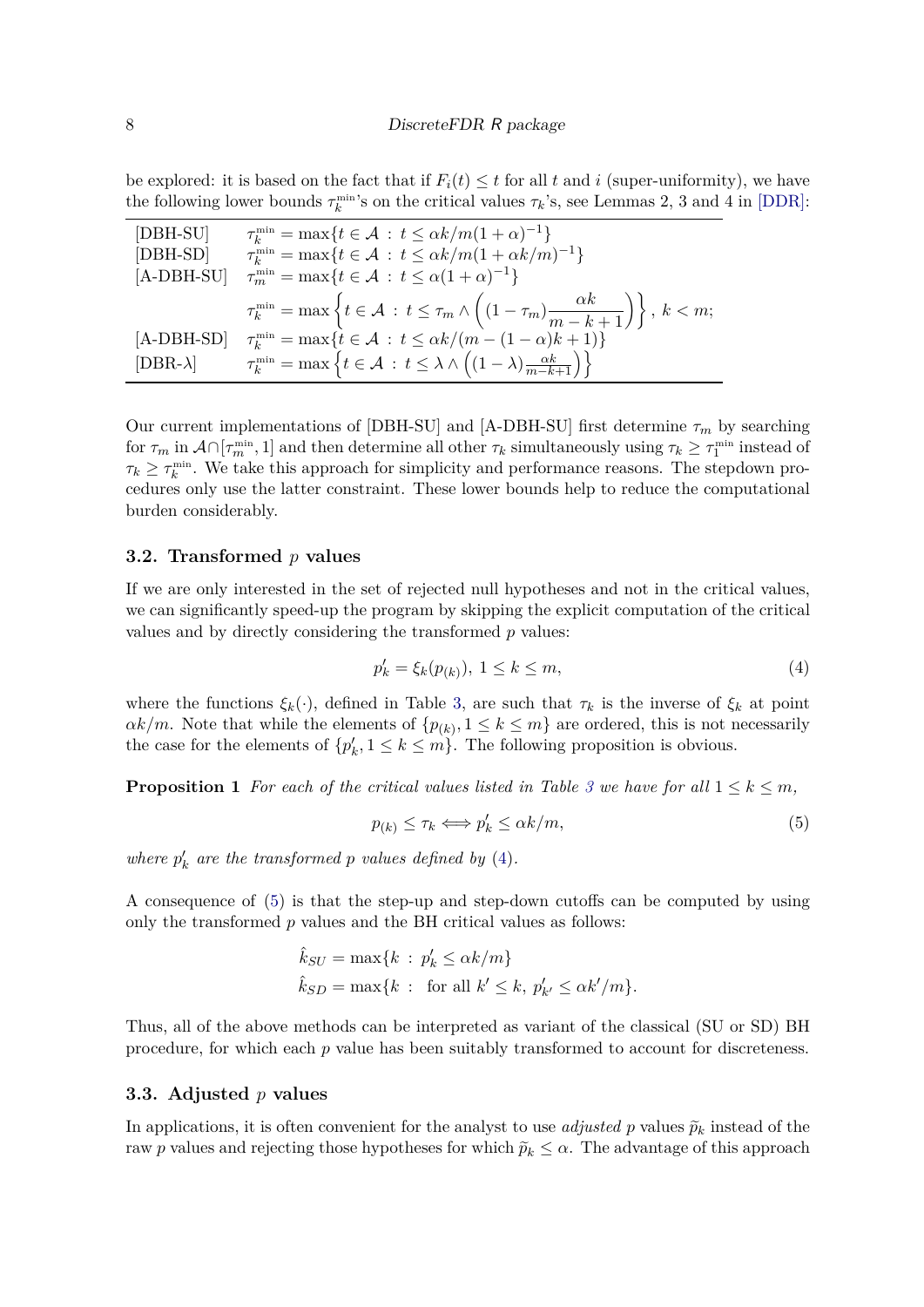| Procedure       | Critical values                                                                                                                                                                                                                                                                                                                         | Transformation                                                                                                                                                                                                                                                                                                           |
|-----------------|-----------------------------------------------------------------------------------------------------------------------------------------------------------------------------------------------------------------------------------------------------------------------------------------------------------------------------------------|--------------------------------------------------------------------------------------------------------------------------------------------------------------------------------------------------------------------------------------------------------------------------------------------------------------------------|
| DBH-SU          |                                                                                                                                                                                                                                                                                                                                         |                                                                                                                                                                                                                                                                                                                          |
|                 | $\frac{1}{m}\sum_{i=1}^m \frac{F_i\left(t\right)}{1-F_i\left(t\right)} \leq \alpha \Biggr\}$<br>$t\in \mathcal{A}$<br>$\tau_m = \max$                                                                                                                                                                                                   | $\xi_m(t) = \frac{1}{m} \sum_{i=1}^m \frac{F_i(t)}{1 - F_i(t)}$                                                                                                                                                                                                                                                          |
| k < m           | $\leq \tau_m,\ \frac{1}{m}\sum_{i=1}^m\frac{F_i\left(t\right)}{1-F_i\left(\tau_m\right)}\leq \alpha k/m\bigg\}$<br>$t\in\mathcal{A}$<br>$\tau_k = \max$                                                                                                                                                                                 | , $t\leq \tau_m$<br>, else<br>$\xi_k(t) = \begin{cases} \frac{1}{m} \sum_{i=1}^m \frac{F_i(t)}{1-F_i(\tau_m)} \\ 1 \end{cases}$                                                                                                                                                                                          |
| $[DBH-SD]$      | $\sum_{i=1}^m \frac{F_i\left(t\right)}{1-F_i\left(t\right)} \leq \alpha k/m\bigg\}$<br>$\widetilde{n}$<br>$\tau_k = \max \left\{ t \in \mathcal{A} \right\}$                                                                                                                                                                            | $\xi_k(t) = \frac{1}{m}\sum_{i=1}^m \frac{F_i\left(t\right)}{1-F_i\left(t\right)}$                                                                                                                                                                                                                                       |
| $[A-DBH-SU]$    |                                                                                                                                                                                                                                                                                                                                         |                                                                                                                                                                                                                                                                                                                          |
|                 | $\frac{1}{m}\sum_{i=1}^m\frac{F_i\left(t\right)}{1-F_i\left(t\right)}\leq\alpha\bigg\}$<br>$t\in \mathcal{A}$<br>$\tau_m = \max$                                                                                                                                                                                                        | $\xi_m(t) = \frac{1}{m} \sum_{i=1}^m \frac{F_i(t)}{1 - F_i(t)}$                                                                                                                                                                                                                                                          |
| k < m           | $\left(\frac{F\left(t\right)}{1-F\left(\tau_{m}\right)}\right)_{\left(\ell\right)}\leq\alpha k\bigg\}$<br>$t \leq \tau_m, \sum_{\ell=1}^{m-k+1} \Big($<br>$t\in \mathcal{A}$<br>$\tau_k = \max$                                                                                                                                         | $\xi_k(t) = \begin{cases} \frac{1}{m} \sum_{\ell=1}^{m-k+1} \left( \frac{F(t)}{1-F(\tau_m)} \right)_{(\ell)} & , t \leq \tau_m \\ 1 & \end{cases}$                                                                                                                                                                       |
| $[A-DBH-SD]$    | $\left(\frac{F\left(t\right)}{1-F\left(t\right)}\right)_{\left(\ell\right)}\leq\alpha k\bigg\}$<br>$\sum_{\ell=1}^{m-k+1}$<br>$\tau_k = \max \big\{ t \in \mathcal{A}$                                                                                                                                                                  | $\mathcal{L}$<br>$\sqrt{1-F(t)}$<br>$-F(t)$<br>$\xi_k(t) = \frac{1}{m} \sum_{\ell=1}^{m-k+1} ($                                                                                                                                                                                                                          |
| $[DBR-\lambda]$ |                                                                                                                                                                                                                                                                                                                                         |                                                                                                                                                                                                                                                                                                                          |
| k < m           | $\begin{cases} t\in \mathcal{A} \,:\, (F\left(t\right))_{(1)} \leq \lambda, & \sum\limits_{\ell=1}^{m-k+1} \left(F\left(t\right)\right)_{(\ell)} \leq \alpha k (1-\lambda) \end{cases}$<br>$(F\left( t\right))_{(1)}\leq ((1-\lambda) m\alpha)\wedge \lambda \Big\}$<br>$\tau_m = \max \big\{ t \in \mathcal{A} : 0$<br>$\tau_k = \max$ | , $(F\left(t\right))_{(1)}\leq\lambda$<br>, $(F\left( t\right) )_{\left( 1\right) }\leq \lambda$<br>, else<br>, else<br>$\sum_{\ell=1}^{m-k+1}(F(t))_{(\ell)}$<br>$\frac{m(1-\lambda)}{m}$<br>$\left\{ \begin{matrix} (F(t))_{(1)} \\ m(1-\lambda) \\ 1 \end{matrix} \right.$<br>$\xi_m(t)=\Big\{$<br>$\xi_k(t)=\langle$ |

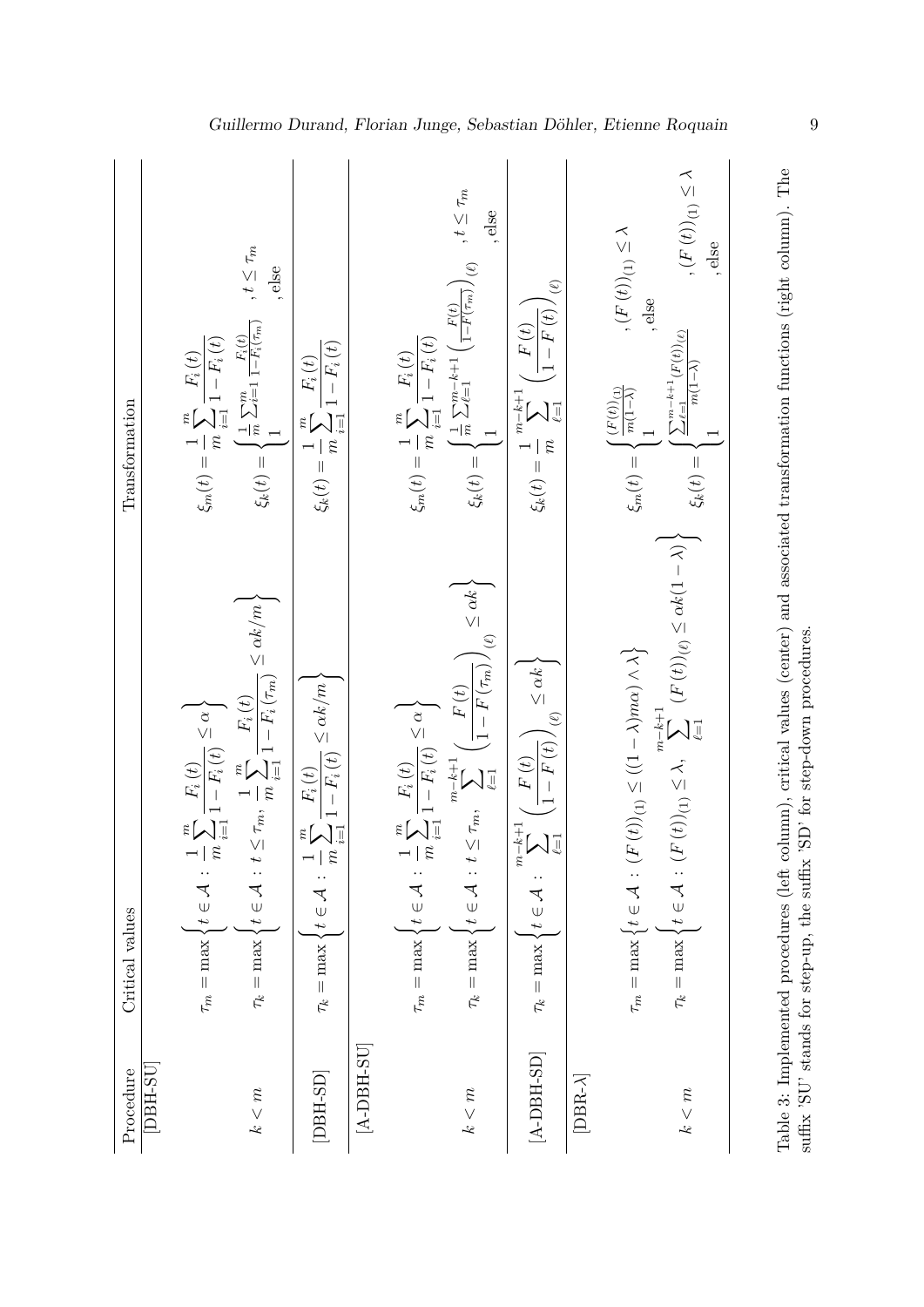is that it is more convenient to apply and easier to communicate. Furthermore, it avoids to explicitly rely on the, often somewhat arbitrary, choice of  $\alpha$ . With the transformations introduced above, it is straightforward to define (variants of) discrete FDR-adjusted *p* values. The generic definition given in Dudoit and van der Laan (2007) then yields

$$
\widetilde{p}_k = \min_{\ell=k,\dots,m} \left(\frac{m}{\ell} \cdot p'_\ell\right) \wedge 1, \quad 1 \le k \le m \tag{6}
$$

for step-up procedures and

$$
\widetilde{p}_k = \max_{\ell=1,\dots,k} \left( \frac{m}{\ell} \cdot p'_\ell \right) \wedge 1, \quad 1 \le k \le m,
$$
\n(7)

for step-down procedures. For our step-down procedures, the usual result holds true.

**Proposition 2** *For the step-down procedures [DBH-SD], [A-DBH-SD] and the step-up procedure [DBR-* $\lambda$ *] listed in Table 3 we have for all*  $\alpha \in (0,1)$ *, for all*  $1 \leq k \leq m$ *,* 

 $H_{(k)}$  *is rejected by the procedure taken at level*  $\alpha \iff \tilde{p}_k \leq \alpha$ ,

*where*  $\widetilde{p}_k$  *are the adjusted p values defined by* (7)*.* 

In the above proposition, note that  $H_{(k)}$  is given by the original ordering of the  $p$  values  $\{p_i, 1 \leq i \leq m\}.$ 

For the procedures [DBH-SU], [A-DBH-SU], the situation is more complicated since the adjusted *p* value  $\tilde{p}_k$  depends on  $\alpha$  (through  $\tau_m$ ). The statement in Proposition 2 actually still holds in that situation but not the usual interpretation that the adjusted p value  $\tilde{p}_k$  is the smallest level  $\alpha$  at which the procedure rejects  $H_{(k)}$ . Hence, the analyst would need to exercise care in interpreting them. To avoid any confusion, the package does not report adjusted *p* values for [DBH-SU] and [A-DBH-SU].

### **4. Implementation in the package** DiscreteFDR

#### **4.1. General structure**

The package consists of six groups of functions:

| Main functions    | discrete.BH            |
|-------------------|------------------------|
|                   | DBR.                   |
| Kernel functions  | kernel.DBH.crit        |
|                   | kernel.DBH.fast        |
|                   | kernel.ADBH.crit       |
|                   | kernel.ADBH.fast       |
|                   | kernel.DBR.crit        |
|                   | kernel.DBR.fast        |
| Helper functions  | match.pvals            |
|                   | fisher.pvalues.support |
| Wrapper functions | DBH                    |
|                   |                        |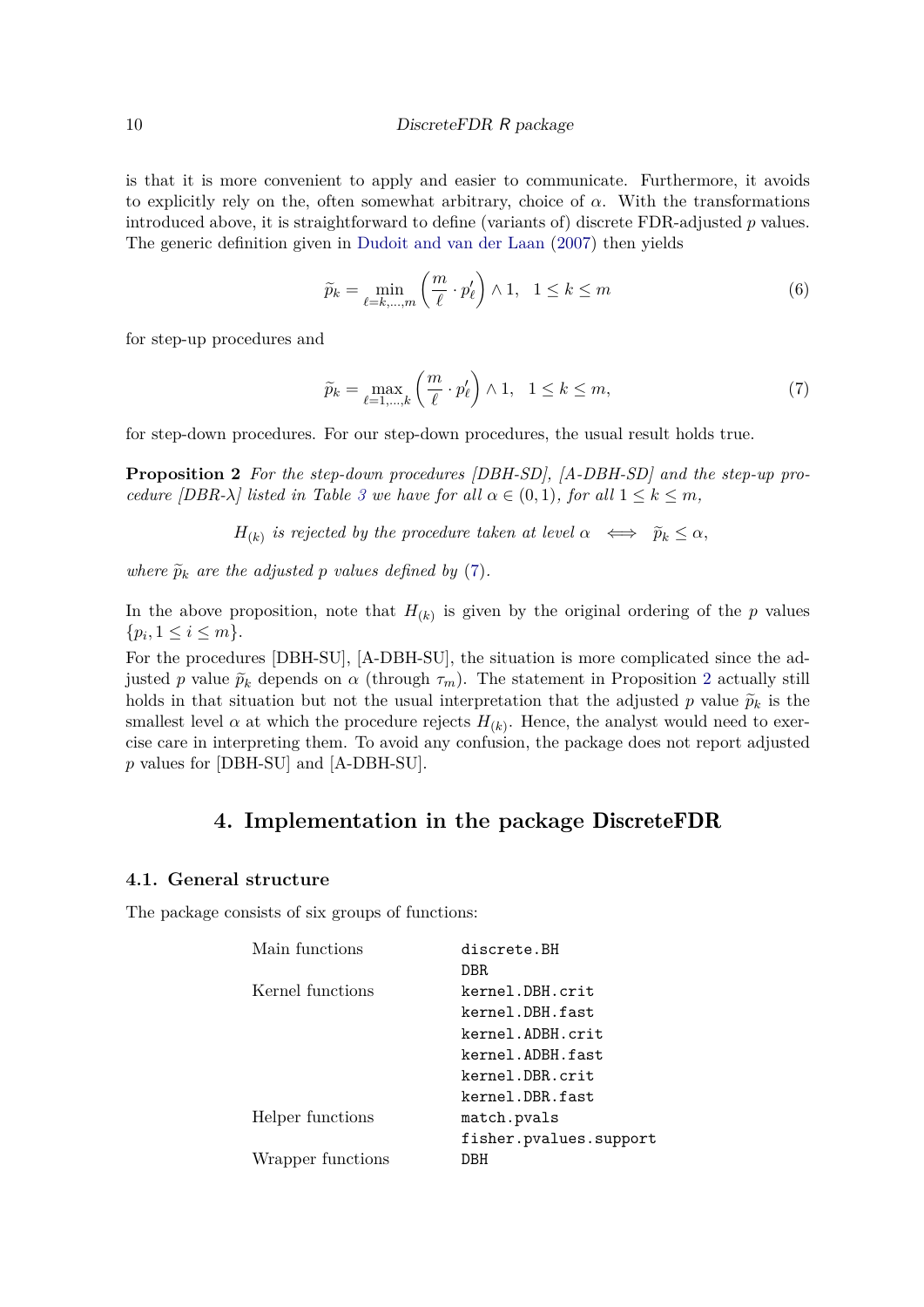|                         | ADBH                      |
|-------------------------|---------------------------|
|                         | fast.discrete             |
| Print/Summary functions | print.DiscreteFDR         |
|                         | summary.DiscreteFDR       |
|                         | print.summary.DiscreteFDR |
| Plot functions          | plot.DiscreteFDR          |
|                         | hist.DiscreteFDR          |

The discrete.BH function implements [DBH-SU], [DBH-SU], [A-DBH-SU] and [A-DBH-SD]. Similarly, DBR implements  $[DBR-\lambda]$ . They use the helper function match.pvals for matching matching of  $p$  values with their respective c.d.f.s (see details in 4.2), and the kernels for the actual computation. [DBH-SU], [DBH-SD], [A-DBH-SU] and [A-DBH-SD] can be accessed directly through the wrapper functions DBH and ADBH, respectively.

The wrapper function fast.discrete applies the Discrete FDR-controlling procedures, which are implemented in discrete. BH, to a set of  $2 \times 2$  contingency tables, given by a matrix or data frame. It uses the fisher.pvalues.support helper function to compute *p* value c.d.f.s and raw *p* values from these tables in the framework of Fisher's exact test.

The wrapper and main functions return a DiscreteFDR S3 class object for which we supply print, summary and plot functions.

We also provide the amnesia data set, used in our examples in Section 5 and in our paper [DDR]. It is basically the amnesia data set of package discreteMTP, but slightly reformatted (the difference lies in the third column).

The functions discrete.BH, DBH, ADBH and DBR take the following input values:

| raw.pvalues     | The vector (of the same length as $pCDFlist$ ) of raw observed p values              |
|-----------------|--------------------------------------------------------------------------------------|
|                 | which is calculated from the data.                                                   |
| pCDFlist        | A list of vectors that represent the supports $A_1, \ldots, A_m$ of the discrete     |
|                 | distribution functions $F_1, \ldots, F_m$ under the respective null hypotheses,      |
|                 | as described in Section 3.                                                           |
| alpha           | The global significance level $\alpha \in (0,1)$ at which the procedure provides     |
|                 | FDR control; the default is 0.05.                                                    |
| direction       | (DBH and ADBH only) A string, either "su" or "sd", specifying whether                |
|                 | the step-up variant (the default, "su") or the step-down variant                     |
|                 | ("sd") should be used.                                                               |
| adaptive        | Specifying whether the adaptive version is to be used (TRUE) or not                  |
|                 | (FALSE).                                                                             |
| lambda          | (DBR only) The $\lambda$ parameter of the [DBR- $\lambda$ ] procedure as in Table 3; |
|                 | the default is 0.05.                                                                 |
| ret.crit.consts | Specifying whether the critical values $\tau_k$ are to be computed and               |
|                 | included in the output list, at the expense of computational speed;                  |
|                 | the default is FALSE.                                                                |
|                 |                                                                                      |

The output DiscreteFDR S3 class contains the following elements:

| Rejected | A vector containing the rejected raw $p$ values        |
|----------|--------------------------------------------------------|
| Indices  | A vector containing the indices of rejected hypotheses |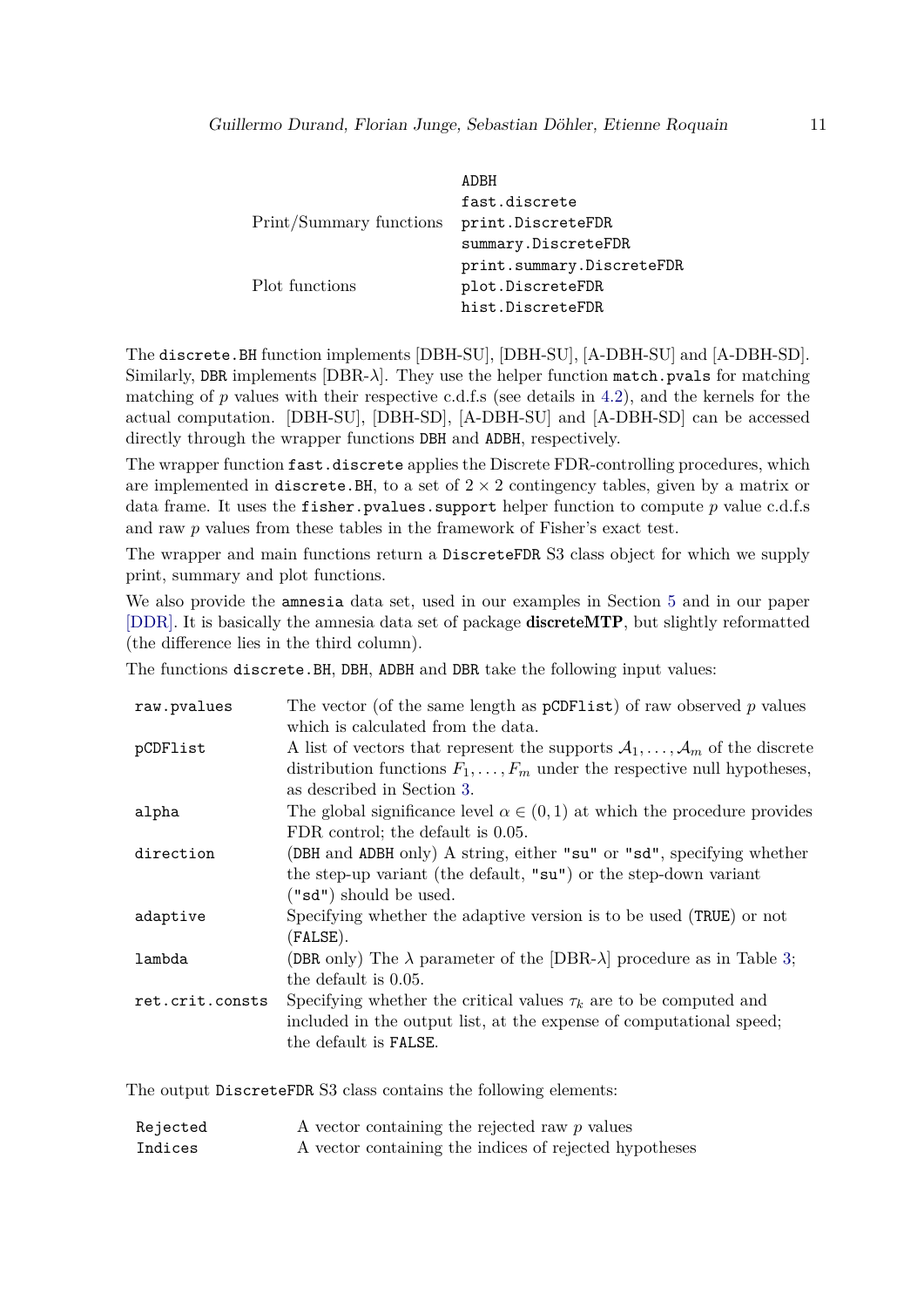12 DiscreteFDR R package

| num.rejected      | Number of rejected hypotheses. This corresponds to $\hat{k}_{SI}$ and $\hat{k}_{SD}$ ,<br>as described in Section 3.2 |
|-------------------|-----------------------------------------------------------------------------------------------------------------------|
| Adjusted          | A vector containing adjusted $p$ values (if available)                                                                |
| Critical.values   | A vector containing the critical values (if requested)                                                                |
| Method            | Character string describing the used algorithm, e.g. "Discrete"                                                       |
|                   | Benjamini-Hochberg procedure (step-up)"                                                                               |
| Signif.level      | Global significance level that was used when calling the respective                                                   |
|                   | function                                                                                                              |
| Lambda            | (DBR only) The parameter lambda that was used when calling DBR                                                        |
| Data\$raw.pvalues | Raw $p$ values that were used when calling the respective function                                                    |
| Data\$pCDFlist    | List c.d.f.s (represented by vectors) that were used when calling the                                                 |
|                   | respective function                                                                                                   |
| Data\$data.name   | Character strings of the variable names of the used raw. pvalues                                                      |
|                   | and pCDFlist                                                                                                          |
|                   |                                                                                                                       |

More details as to the implementation are provided in the following part.

### **4.2. Details for some specific functions**

### *Helper functions*

The match.pvals function performs nearest-neighbor matching for all elements of raw.pvalues, i.e., it checks for each value whether it occurs in its respective *p* value c.d.f. If this is not the case, it is replaced by the value that is closest to it, that is, its nearest neighbor in its c.d.f. This is to ensure that all values of raw.pvalues actually originate from their respective c.d.f.s, e.g., to correct rounding errors. It has been inspired by a help page of the package discreteMTP.

fisher.pvalues.support computes discrete raw *p* values and their support for the test of no association between two categorical variables in 2 x 2 contingency tables using Fisher's exact tests. The *p* values are computed directly by phyper, instead of fisher.test, because the latter is much slower. The function is used by the fast.discrete function to apply such contingency tables directly to the discrete.BH function.

### *Main Functions*

Basically, both main functions have the same workflow:

- 1. Use match.pvals for matching of raw *p* values with the c.d.f.s and sort the results in ascending order.
- 2. Determine the overall support  $A = \bigcup A_i$  from the individual c.d.f.s, remove double values and sort them in ascending order.
- 3. Use the knowledge of lower bounds, as presented in Section 3.1, to remove unnecessary elements from the support.
- 4. Compute transformed *p* values and/or critical values (if requested).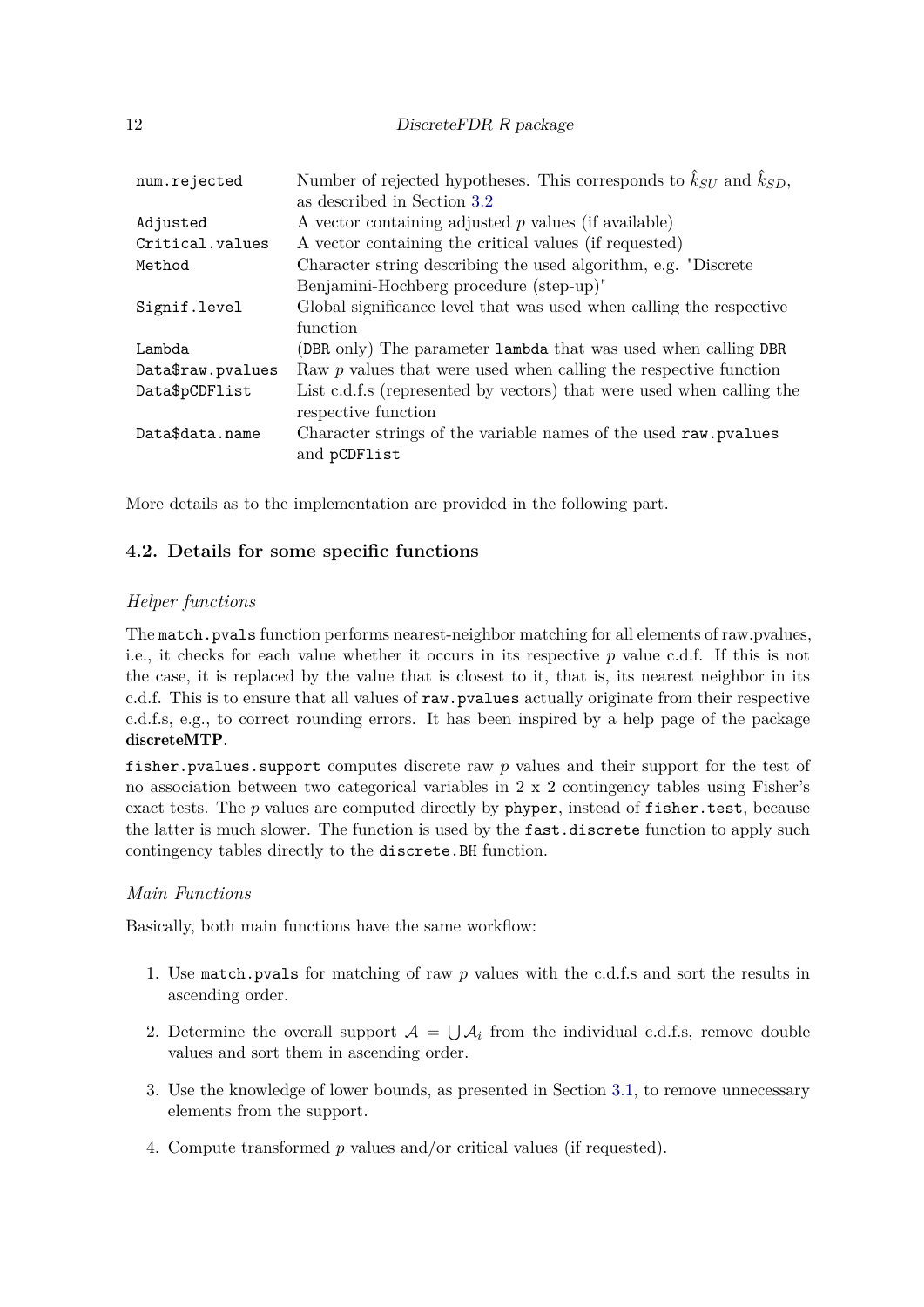5. Create output list with elements as described in Section 4.1.

Steps 2.-4. are done by the kernel functions.

#### *Kernel functions*

As stated in Section 3, there are two ways to determine which hypotheses corresponding to the elements of a raw *p* value vector can be rejected.

- 1. With critical values (see 3.1): this approach works by first determining the critical values. Especially when the size of the support and the number of hypotheses are large, it is computationally intensive, because all elements of the support have to be evaluated by every single c.d.f.
- 2. With transformed *p* values (see Section 3.2): here, only the raw *p* values are evaluated. Thus, it is much more efficient.

As a result, all three implemented procedures have two kernels, that is, a fast one for simplified computation and a slower implementation that calculates critical values. These values are then used to determine which hypotheses are to be rejected and which are not.

The kernel functions need the following parameters:

| pCDFlist | The list of vector-represented c.d.f.s.                                         |
|----------|---------------------------------------------------------------------------------|
| pvalues  | A vector of values from the support $A$ , i.e. the entire support for the       |
|          | critical values approach or the ordered observed $p$ values for the transformed |
|          | $p$ values approach.                                                            |
| stepUp   | A logical value indicating if the step-up or step-down method is to be used.    |
| alpha    | The global significance level for which FDR control is to be provided; only     |
|          | needed for step-up direction.                                                   |
| support  | A vector of values containing the entire support $A$ ; only needed for step-up  |
|          | direction.                                                                      |
| lambda   | ([DBR- $\lambda$ ] only) The tuning parameter $\lambda$ .                       |

The critical values kernels additionally need:

sorted.pv A numeric vector of observed *p* values in ascending order.

Basically, the kernels implement the formulas of Table 3. Every step function must be evaluated at every element of either the support (for the critical values approach) or only the sorted raw *p* values (for the transformed *p* values approach). The most naive approach is the use of for loops, which would be extremely slow when using plain R code, especially for [A-DBH] where lots of c.d.f. evaluation and sorting is involved. For that reason, the kernels are implemented in  $C_{++}$  using **Rcpp**. But even then, evaluating all the c.d.f.s one value at a time and then sorting the results (for [A-DBH] and [DBR-*λ*] only) would still be very slow. For that reason we pass a vector of values to the c.d.f.s, using the fact that we already sorted them. That way, evaluations are very much faster than a simple one-by-one solution. Unfortunately, since we need these evaluations for every value in pvalues, their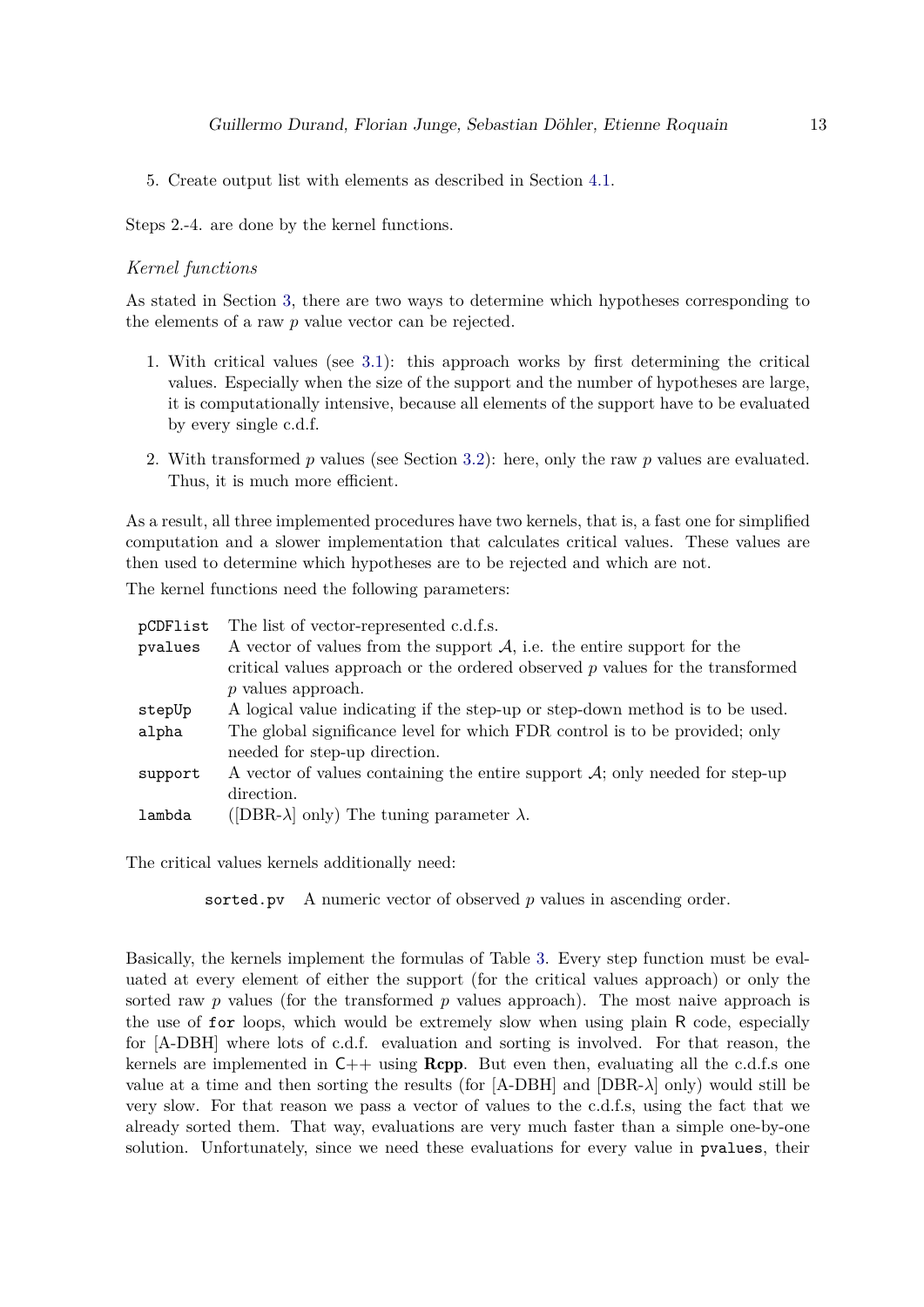number may be huge, if the number of hypotheses and/or the size of the support are large. This may easily exceed the amount of RAM of a typical PC. In our tests, we could easily overstrain a workstation with 32 GiB of RAM. As a solution to this problem, we implemented memory-conserving algorithms.

For [DBH-SD], this means, that, for each *p* value c.d.f.  $F_i$ , we compute the fractions  $\frac{F_i(t)}{1-F_i(t)}$ for all of  $\{t \in \mathcal{A} : t \geq \tau_1^{\min}\}$ , with  $\alpha$  being the significance level (see [DDR], Lemma 3) inside a for loop, which adds up the resulting vectors iteratively. If the critical values are not demanded by the user, we evaluate at the observed *p* values instead of the whole support. In both cases, the number of passes of the for loop is identical to the number of hypotheses. For [DBH-SU], we first compute the (last) critical constant  $\tau_m$  as above, but we can restrict the computations to the set  $\{t \in \mathcal{A} : t \geq \frac{\alpha}{1+t}\}$  $\frac{\alpha}{1+\alpha}$ } (see [DDR], Lemma 2). After that, we compute the fractions  $\frac{F_i(t)}{1-F_i(\tau_m)}$  as before, but we only have to consider values of the set  $\{t \in \mathcal{A} : t \leq \tau_m\}$ . For the [A-DBH] procedures, *p* value c.d.f.s are evaluated iteratively at smaller chunks of the input vectors pvalues. The results of the fractions are then stored in a matrix. We found a size of 512 MiB to deliver the best performance. Depending on the number of hypotheses, *m*, the size and number of the chunks is determined dynamically. All *p* value transformations and critical constant computations are done for this submatrix. The intermediate results are then stored in vectors. This is repeated for the remaining chunks by using a for loop. The intermediate results are updated with each pass of the loop until all input values have been processed. The [DBR-*λ*] algorithm is working almost identically, but no fractions are needed and there is no step-up/step-down direction.

#### **4.3. Print and summary functions**

For our DiscreteFDR S3 class, we implemented print and summary functions that resemble those of R's own htest class. Our print.DiscreteFDR function prints the FDR-controlling algorithm, the used data, the number of hypotheses, the number of rejections of both the used algorithm and of the original BH procedure, the desired significance level and the largest rejected *p* value.

```
R> df <- fisher.pvalues.support(counts = amnesia[2:3], input = "HG2011")
R> DBH.crit <- DBH(df$raw, df$support, direction = "sd", ret.crit.consts = TRUE)
R> print(DBH.crit)
```
Discrete Benjamini-Hochberg procedure (step-down)

```
data: raw.pvalues and pCDFlist
number of tests = 2446
number of rejections = 27 at global FDR level 0.05
(Original BH rejections = 24)
largest rejected p value: 0.001506142
```
The output of our print.summary.DiscreteFDR function is similar. The summary function summary.DiscreteFDR simply adds a table that contains the indices of the observed *p* values, the values themselves, the respective critical values (if present in the S3 class object), the adjusted *p* values (if present in the S3 class object) and a logical column that indicates if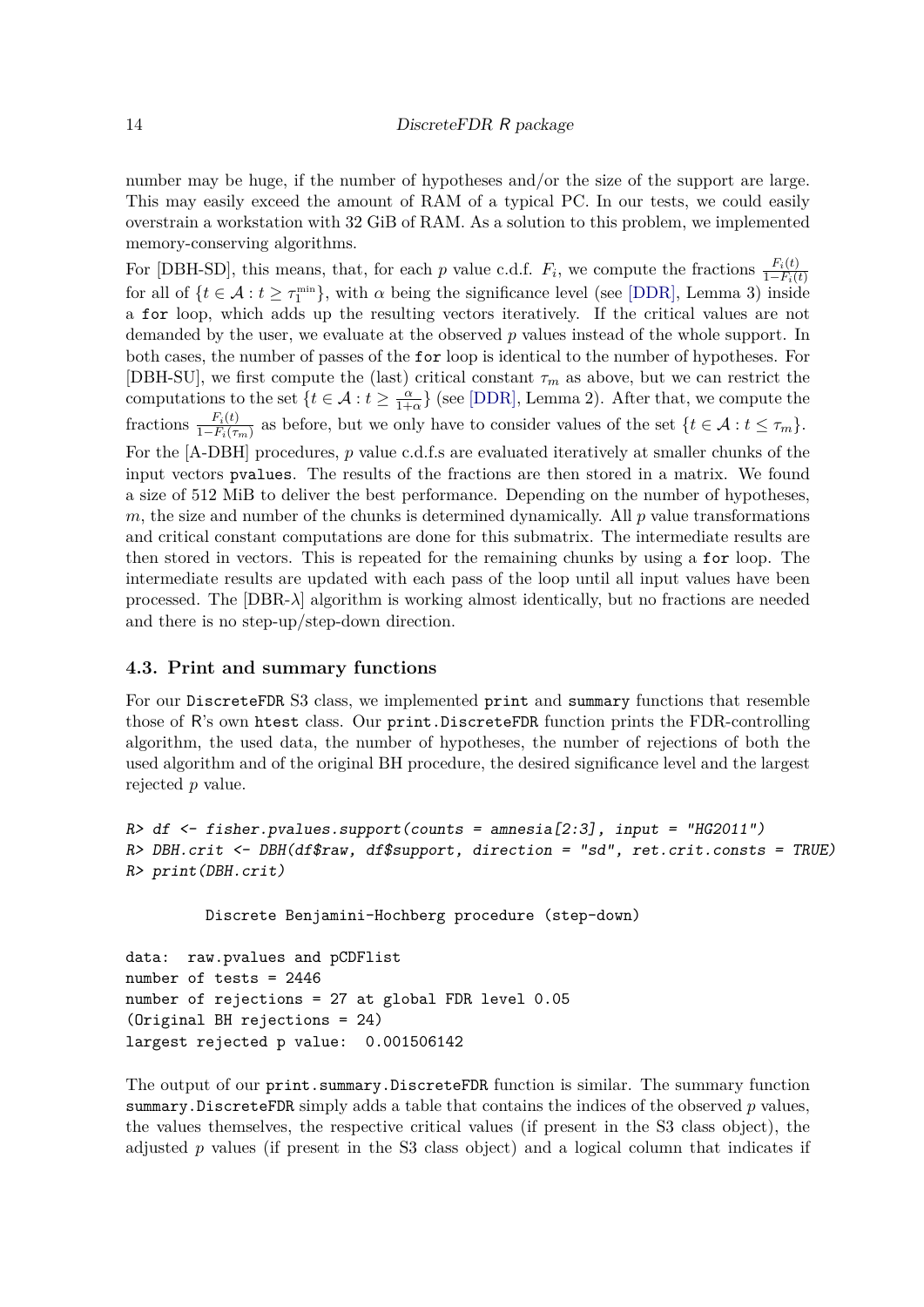the respective hypothesis is rejected or not. The resulting summary.DiscreteFDR object therefore includes all the elements of the DiscreteFDR object, plus the table that has just been described. Consequently, the output of print.summary.DiscreteFDR contains the same contents as print.DiscreteFDR and additionally prints the aforementioned table.

```
R> options(max.print = 147) # limit output to 29 rows
R> summary(DBH.crit)
```
Discrete Benjamini-Hochberg procedure (step-down)

data: raw.pvalues and pCDFlist number of tests = 2446 number of rejections = 27 at global FDR level 0.05 (Original BH rejections = 24) largest rejected p value: 0.001506142

|                |  | Index P. value Critical. Value Adjusted Rejected                |      |
|----------------|--|-----------------------------------------------------------------|------|
| 1              |  | 2444 7.782834e-46 7.481655e-05 2.331896e-43 TRUE                |      |
| $\overline{2}$ |  | 2062 1.226896e-39  1.524782e-04 1.963243e-37  TRUE              |      |
| 3              |  | 1678  4.760437e-25  2.399533e-04  5.775585e-23  TRUE            |      |
| 4              |  | 979 9.132160e-22 3.160307e-04 8.298439e-20                      | TRUE |
| 5              |  | 1366 1.456280e-20 3.943703e-04 1.186040e-18 TRUE                |      |
| 6              |  | 1299 3.059764e-18 4.807272e-04 2.376280e-16 TRUE                |      |
| $7\phantom{.}$ |  | 2311 1.485714e-15  5.535942e-04 9.392055e-14                    | TRUE |
| 8              |  | 1858 5.465918e-15 6.113213e-04 3.088654e-13                     | TRUE |
| 9              |  | 2380 2.466485e-13    6.806928e-04 1.324199e-11                  | TRUE |
| 10             |  | 1174 8.190767e-12 7.895607e-04 3.755741e-10                     | TRUE |
| 11             |  | 1980 1.254673e-10 8.605722e-04 6.225913e-09                     | TRUE |
| 12             |  | 2441 1.776331e-09 9.498662e-04 7.012274e-08                     | TRUE |
| 13             |  | 2203 4.747098e-07  1.038794e-03 2.049958e-05                    | TRUE |
| 14             |  |                                                                 | TRUE |
| 15             |  |                                                                 | TRUE |
| 16             |  | 1460 1.473035e-05  1.313392e-03 5.987643e-04                    | TRUE |
| 17             |  | 2291 3.150488e-05  1.362022e-03 1.241262e-03                    | TRUE |
| 18             |  | 2390 3.666630e-05  1.472362e-03 1.344660e-03                    | TRUE |
| 19             |  | 1253 4.135871e-05    1.519281e-03    1.393141e-03               | TRUE |
| 20             |  | 2134 5.365009e-05  1.610519e-03 1.863119e-03                    | TRUE |
| 21             |  | 655 6.205960e-05    1.646469e-03    2.011965e-03                | TRUE |
| 22             |  |                                                                 | TRUE |
| 23             |  | 1216 3.087783e-04    1.823676e-03 8.479449e-03                  | TRUE |
| 24             |  |                                                                 | TRUE |
| 25             |  | 2047 7.028504e-04  1.991301e-03  1.846999e-02  TRUE             |      |
| 26             |  | 829 1.342716e-03 2.100560e-03 3.234815e-02 TRUE                 |      |
| 27             |  | 1626 1.506142e-03 2.142791e-03 3.478364e-02                     | TRUE |
| 28             |  | 2220 2.268544e-03 2.238255e-03 5.060239e-02 FALSE               |      |
| 29             |  |                                                                 |      |
|                |  | [ reached 'max' / getOption("max.print") -- omitted 2417 rows ] |      |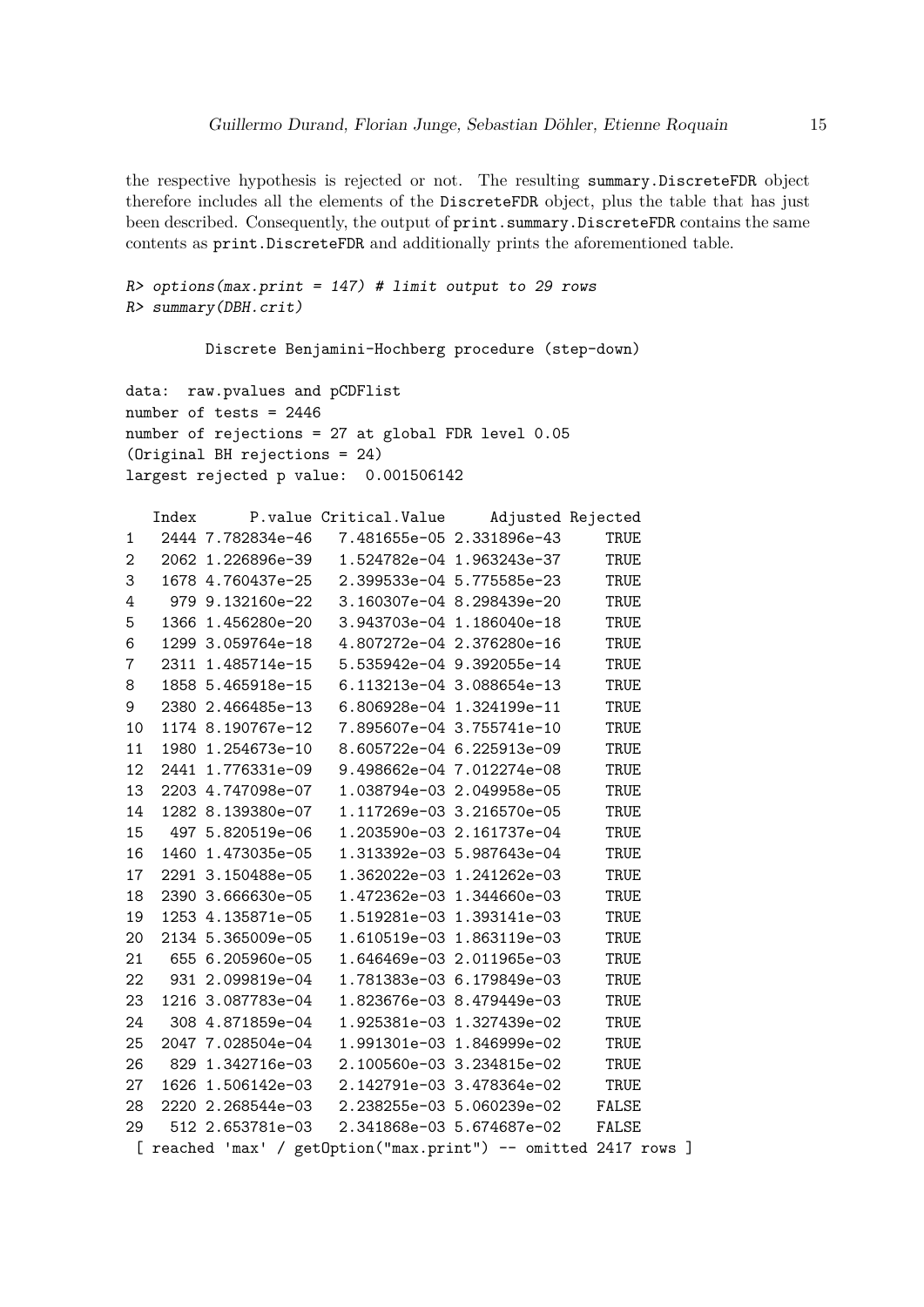#### **4.4. Run times**

To illustrate the run times of DBH, ADBH and DBR, we used the arabidopsisE data set, which was once included in the **fdrDiscreteNull** package, but was removed in recent versions. From this data, a total of 17400 hypotheses along with their respective *p* value distributions and a vector of raw *p* values were derived (for more details, see Chen and Doerge (2015a)). The accumulated size of the support  $A$  is 1,074,398. From this data, we used subsets of the first *m* = 250*,* 500*,* 1000*,* 3000*,* 5000*,* 7000*,* 10000*,* 17400 hypotheses, each resulting in different support sizes, as shown in the tables in the appendix. For each subset, the median run time of 25 runs was recorded. The decision for multiple, repeated runs and their median was made in order to account for possible side loads of the workstation and to avoid overly pronounced effects of very good and especially very bad runs, so we get a robust indication of the required time. All three methods were used with the following settings:

- $\bullet$  alpha =  $0.05$
- direction = "sd" and direction = "su" (for DBH and ADBH)
- lambda =  $0.05$  (for DBR)
- ret.crit.consts = TRUE and ret.crit.consts = FALSE

All computations were performed with R version 3.6.1 on the following system:

- CPU: AMD Ryzen 7 1800X, 3.60 GHz
- RAM: 32 GiB DDR4, 2400 MHz
- OS: Windows 10 Education v1903

The complete results tables can be found in the appendix.

#### *Results of critical values approach*

The following plots illustrate our findings by depicting the development of the run times as a function of the product of *m* and the overall support size  $|\mathcal{A}|$ . In addition to a plot with standard axis scaling, we also employ an additional one with logarithmic axes.





Figure 3: Run time comparison of DiscreteFDR procedures with computation of critical values.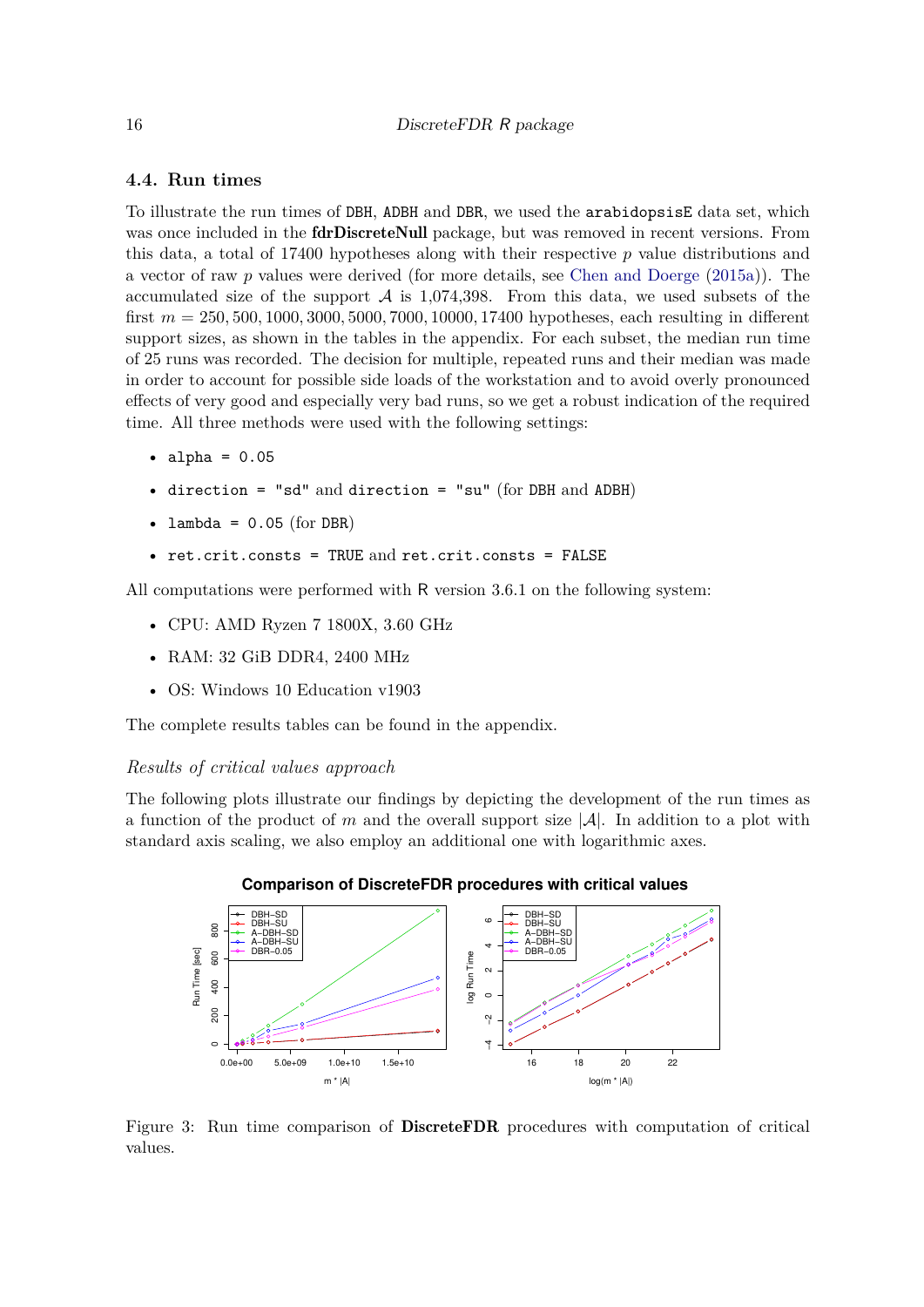From both plots, we can clearly observe that [DBH-SD] and [DBH-SU] are the fastest algorithms, with [DBH-SU] becoming slightly slower with increasing sizes. The calculations of [A-DBH-SU] takes roughly 3-7 times and those of [A-DBH-SD] almost 8-10 times as long as [DBH-SD]. [DBR-0.05] needs about 80-90 % of the computational time of [A-DBH-SU]. In addition, the second plot shows that the proportions of run times and, as a result, the order remain roughly stable after  $m \cdot |A| \approx 3,000 \cdot 182,000 = 546,000,000$ . Furthermore, it is visible that the run times of all the procedures, except [DBR-0.05], exhibit roughly linear growth.

*Results of transformed p values approach*



Figure 4: Run time comparison of DiscreteFDR procedures without computation of critical values.

Here, it is immediately apparent that the transformed *p* values approach is an order of magnitude faster than the ones with critical values, but recognizing a ranking is a bit more difficult. However, up to and including  $m \cdot |\mathcal{A}| \approx 1,000 \cdot 64,000 = 64,000,000$ , all procedures take less than a second to compute their results, which is almost unnoticable. After that point, [DBH-SD] and [DBR-0.05] are the fastest algorithms, with [DBH-SD] outperforming every other procedure for very large sizes. They are followed by [A-DBH-SD], [A-DBH-SU] and [DBH-SU]. The two latter ones exhibit mostly identical performance, although they are the slowest methods. Their largely higher computation time is explained by the fact that these two procedures have to determine the critical value  $\tau_m$ , which is responsible for 80% of the computational time, as an in-depth analysis has shown.

### **5. Further analyses**

#### **5.1. Analysis of pharmacovigilance data**

To illustrate how the procedures in DiscreteFDR can be used for real data, we revisit the analysis of the pharmacovigilance data from Heller and Gur (2011) performed in [DDR]. This data set is obtained from a database for reporting, investigating and monitoring adverse drug reactions due to the Medicines and Healthcare products Regulatory Agency in the United Kingdom. It contains the number of reported cases of amnesia as well as the total number of adverse events reported for each of the  $m = 2446$  drugs in the database. For more details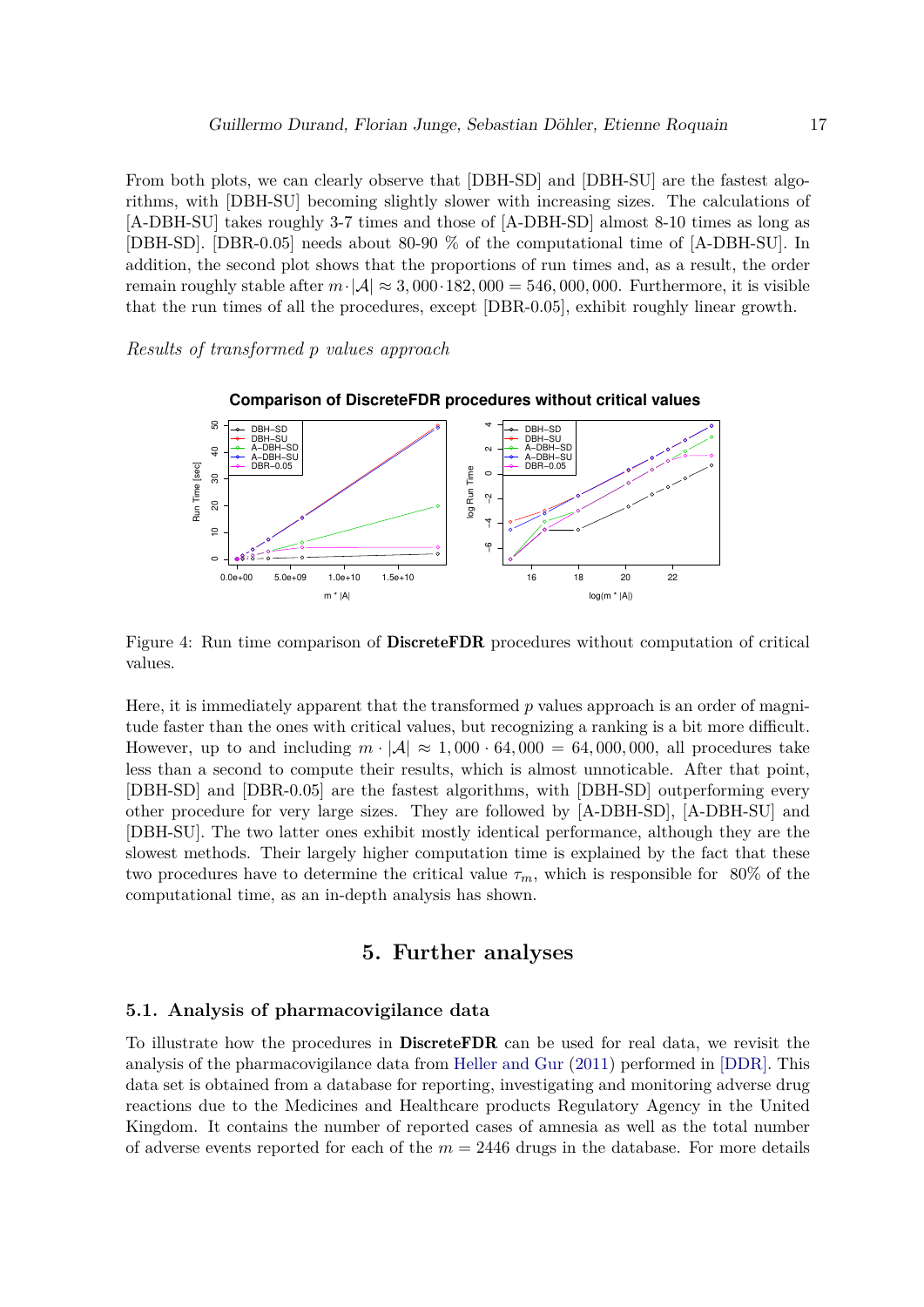we refer to Heller and Gur (2011) and to the accompanying R-package discreteMTP (Heller *et al.* (2012)), which also contains the data. Heller and Gur (2011) investigate the association between reports of amnesia and suspected drugs by performing for each drug a Fisher's exact test (one-sided) for testing association between the drug and amnesia while adjusting for multiplicity by using several (discrete) FDR procedures. In what follows we present code that reproduces parts of Figure 2 and Table 1 in [DDR].

We procede as in the example in Section 2. Since we need to access the critical values we first determine the *p* values and their support for the data set amnesia contained for convenience in the package DiscreteFDR. For this, we use the option "HG2011" in the function fisher.pvalues.support.

```
R> library("DiscreteFDR")
R> data(amnesia)
R> amnesia.formatted <- fisher.pvalues.support(amnesia[, 2:3],
+ input = "HG2011")
R> raw.pvalues <- amnesia.formatted$raw
R> pCDFlist <- amnesia.formatted$support
```
Then we perform the FDR analysis with functions DBH and ADBH (SU and SD) and DBR at level  $\alpha = 0.05$  including critical values.

```
R> DBH.su <- DBH(raw.pvalues, pCDFlist, ret.crit.consts = TRUE)
R> DBH.sd <- DBH(raw.pvalues, pCDFlist, direction = "sd",
+ ret.crit.consts = TRUE)
R> ADBH.su <- ADBH(raw.pvalues, pCDFlist, ret.crit.consts = TRUE)
R> ADBH.sd <- ADBH(raw.pvalues, pCDFlist, direction = "sd",
+ ret.crit.consts = TRUE)
R> DBR.su <- DBR(raw.pvalues, pCDFlist, ret.crit.consts = TRUE)
```
By accessing the critical values we can now generate a plot similar to Figure 2 from [DDR]. Note that both [DBH-SU] and [DBH-SD] are visually indistinguishable from their adaptive counterparts.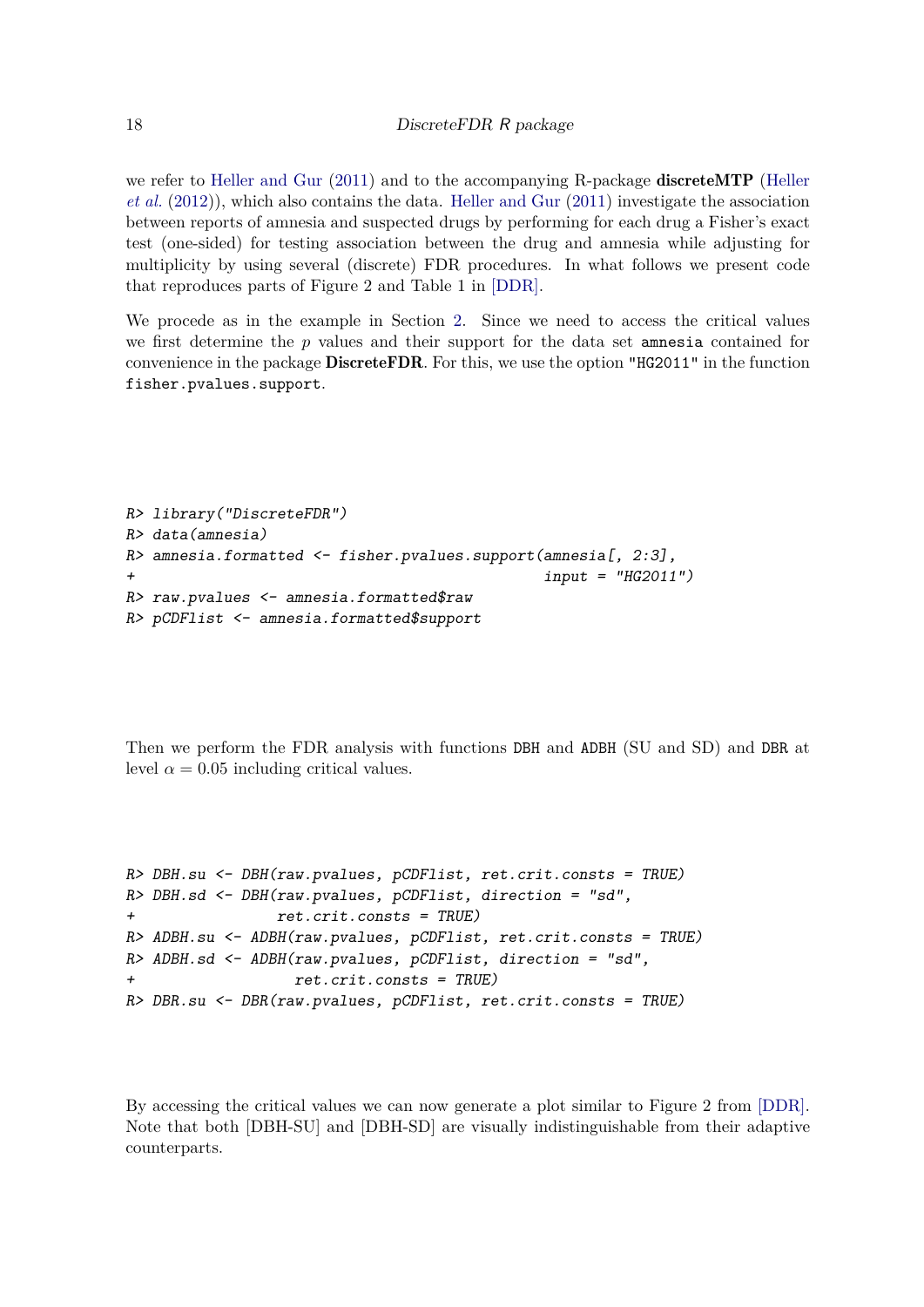

Figure 5: Critical values for [BH] (green dots), [DBH-SU] (orange dots), [DBH-SD] (red dots), [A-DBH-SU] (blue dots), [A-DBH-SD] (purple dots), [DBR] (yellow dots). The sorted raw *p* values are represented by asterisks.

The rejected hypotheses can be accessed via the command \$Indices. The following code yields some of the values from Table 1 in [DDR]:

```
R> rej.BH <- length(which(p.adjust(raw.pvalues, method = "BH") <= 0.05))
R> rej.DBH.su <- length(DBH.su$Indices)
R> rej.DBH.sd <- length(DBH.sd$Indices)
R> rej.ADBH.su <- length(ADBH.su$Indices)
R> rej.ADBH.sd <- length(ADBH.sd$Indices)
R> rej.DBR.su <- length(DBR.su$Indices)
R> c(rej.BH, rej.DBH.su, rej.DBH.sd, rej.ADBH.su, rej.ADBH.sd, rej.DBR.su)
```
[1] 24 27 27 27 27 27

The (continuous) BH rejects only 24 hypotheses whereas all the discrete procedures implemented in DiscreteFDR are able to identify three additional drug candidates potentially associated with amnesia.

#### **5.2. Other types of discrete tests**

In this section we sketch how **DiscreteFDR** can be used to analyse arbitrary multiple discrete tests. Jimenez-Otero *et al.* (2018) used DiscreteFDR to detect disorder in NGS experiments based on one-sample tests of the Poisson mean. Rather than reproducing their analysis in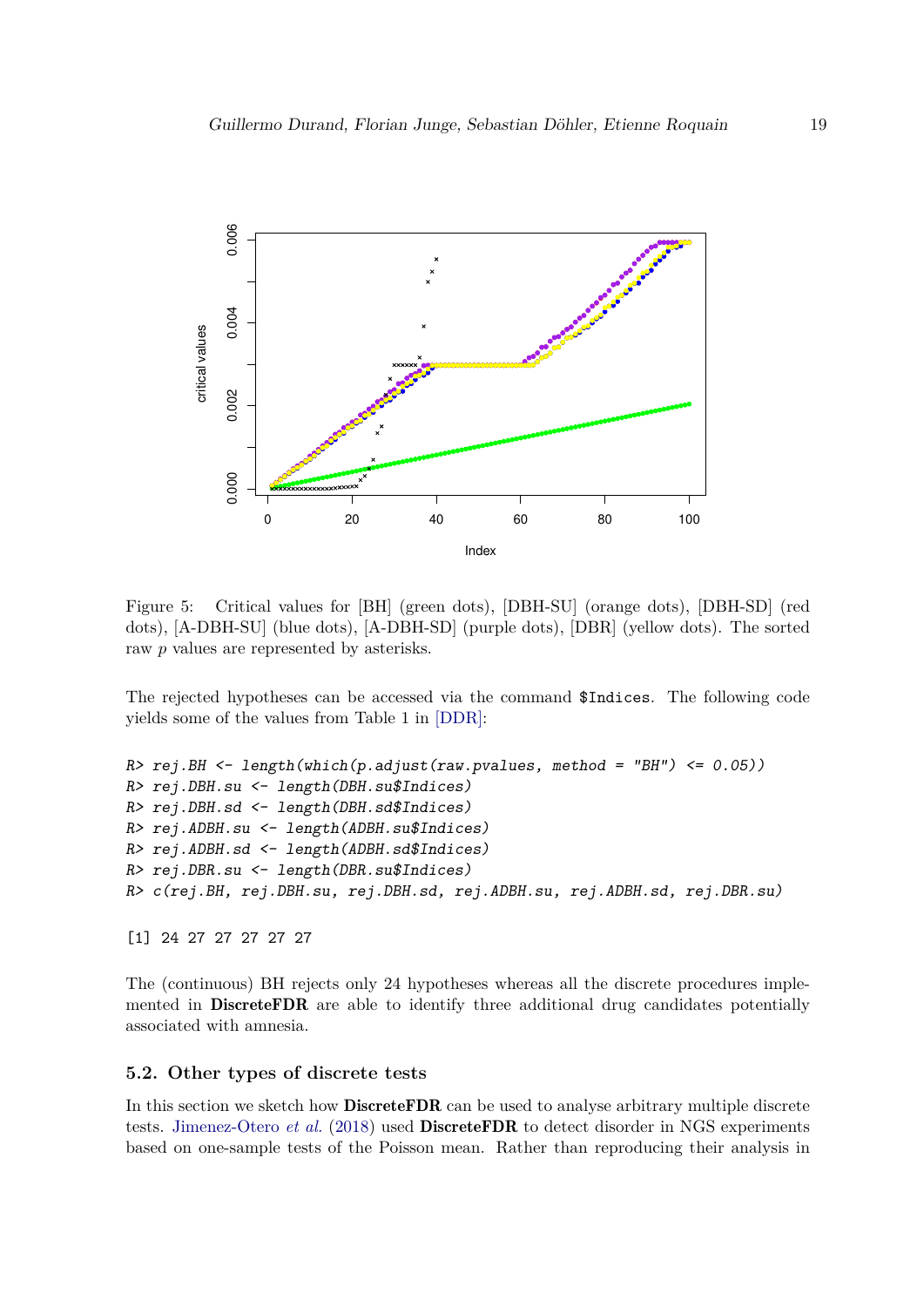detail, we illustrate the general approach by using a toy example similar to the one in Section 2 and show how the test of the Poisson mean can be accomodated by DiscreteFDR.

To fix ideas, suppose we observe  $m = 9$  independent Poisson distributed counts  $N_1, \ldots, N_9$ (Jimenez-Otero *et al.* (2018) used this to model the read counts of different DNA bases). We assume that  $N_i \sim \text{Pois}(\lambda_i)$  and the goal is to identify cases where  $\lambda_i$  is larger than some pre-specified value  $\lambda_i^0$ , i.e., we have the (one-sided) multiple testing problem

$$
H_{0i} : \lambda_i = \lambda_i^0 \qquad \text{vs.} \qquad H_{1i} : \lambda_i > \lambda_i^0.
$$

As in Section 2, the goal is to adjust for multiple testing by using the [DBH-SD] procedure at FDR-level  $\alpha = 5\%$ . In our example the observations  $n_1, \ldots, n_9$  and parameters  $\lambda_1^0, \ldots, \lambda_9^0$ are given as follows:

|         | observations lambda.0 |     |
|---------|-----------------------|-----|
| [1,]    | 3                     | 0.6 |
| [2,]    | 3                     | 1.2 |
| [3,]    | 1                     | 0.7 |
| $[4,$ ] | 2                     | 1.3 |
| [5,]    | 3                     | 1.0 |
| $[6,$ ] | 3                     | 0.2 |
| [7,]    | 1                     | 0.8 |
| [8,]    | 2                     | 1.3 |
| $[9,$ ] | 4                     | 0.9 |

Denote by  $G_i$  the distribution of  $N_i$  under  $H_{0i}$  i.e.,  $G_i(x) = P(N_i \leq x)$ . For observations  $n_1, \ldots, n_9$  of  $N_1, \ldots, N_9$  the *p* values for the above one-sided test are given by

$$
p_i = P(N_i \ge n_i) = P(N_i > n_i - 1) = \overline{G_i}(n_i - 1),
$$

where  $\overline{G_i}(x) = P(N_i > x) = 1 - G_i(x)$  denotes the survival function of the Poisson distribution with parameter  $\lambda_i^0$ . Thus the raw *p* values are determined by the following R code:

```
R> raw.pvalues <- sapply(1:m,function(i){ppois(observations[i]-1,lambda.vector[i],
                                                + lower.tail = FALSE)})
```

```
R> raw.pvalues
```

```
[1] 0.023115288 0.120512901 0.503414696 0.373176876 0.080301397
[6] 0.001148481 0.550671036 0.373176876 0.013458721
```
Following the definition of the **qpois** function in R we define the inverse function of  $\overline{G_i}$  by

$$
\overline{G_i}^{-1}(p) = \min\{n \in \mathbb{N} : \overline{G_i}(n) \le p\}
$$

and obtain for the distribution function of the *i*-th *p* value under the null

$$
F_i(x) = \overline{G_i}(\overline{G_i}^{-1}(x)).
$$

Each function  $F_i$  is a step function with  $F_i(0) = 0$ ,  $F_i(1) = 1$  and there exists an infinite sequence of jumps at locations  $1 = x_1 > x_2 > \ldots > x_n > x_{n+1} > \ldots > 0$  such that  $F(x_i) = x_i$  for  $j \in \mathbb{N}$ .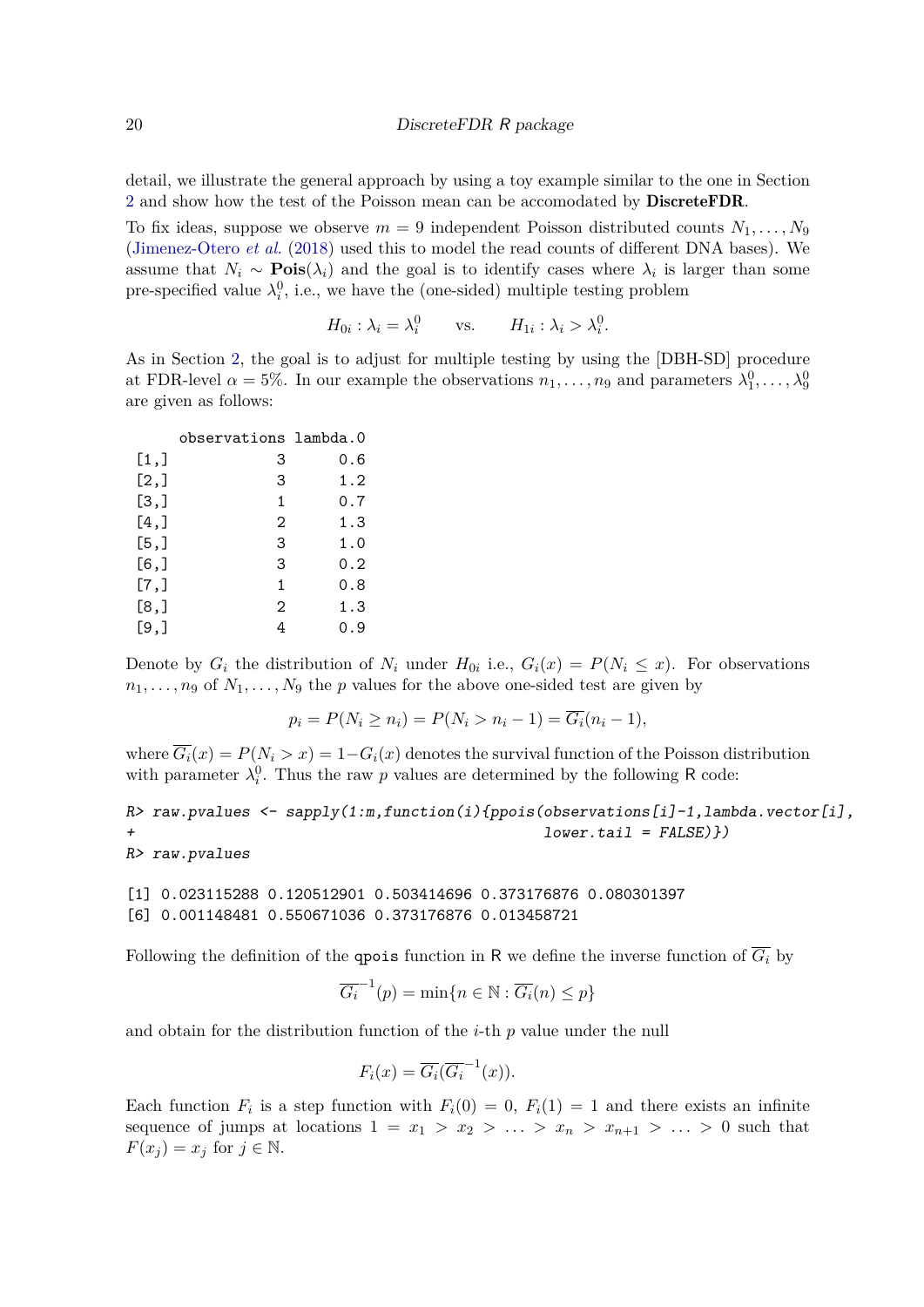Initially it seems that we run into a problem if we want to determine the critical values of [DBH-SD] since the supports of  $F_1, \ldots, F_9$  are no longer finite (but still discrete). We can deal with this problem by using the observation from Section 3.1 that it is sufficient to consider new, restricted supports  $A_i \cap [s^{\text{min}}, 1]$  where the lower threshold satisfies

$$
s^{\min} \le \tau_1^{\min} = \max \left\{ t \in \mathcal{A} \, : \, t \le y^{\min} \right\} \qquad \text{where} \qquad y^{\min} = \frac{\alpha}{m} \cdot \left( 1 + \frac{\alpha}{m} \right)^{-1} . \tag{8}
$$

To determine such an  $s^{\min}$  we procede as follows. Define  $n_i^{\max} = \overline{G_i}^{-1}(y^{\min}) + 1$ ,  $t_i^{\min} =$  $G_i(n_i^{\max} - 1)$  and set  $s^{\min} = \min(t_1^{\min}, \dots, t_9^{\min})$ . It is easily checked that this choice of  $s^{\min}$ satisfies (8). We can determine  $s^{\text{min}}$  by the following code

```
R> y.min <- alpha/m*(1+alpha/m)^(-1)
R> n.max <- sapply(1:m,function(w){qpois(y.min,lambda.vector[w],
+ lower.tail = FALSE)})+1
R> t.min <- sapply(1:m,function(w){ppois(n.max[w]-1,lambda.vector[w],
                                        + lower.tail = FALSE)})
R> s.min <- min(t.min)
R> s.min
```
[1] 0.0007855354

For determining the restricted supports it is actually more convenient to work with  $n_i^{\max}$  than *s* min. We can subsequently use these supports as the pCDFlist argument in the usual way when calling the DBH function:

```
R> supports <- lapply(1:m,function(w){sort(ppois(0:n.max[w]-1,lambda.vector[w],
                                                  + lower.tail = FALSE))})
R> DBH.sd <- DBH(raw.pvalues,supports,direction = "sd", ret.crit.consts = TRUE)
```
Figure 6 shows a summary similar to Figure 2. Applying the continuous BH procedure

*R> p.adjust(raw.pvalues, method = "BH")*

```
[1] 0.06934586 0.21692322 0.55067104 0.47979884 0.18067814 0.01033633
[7] 0.55067104 0.47979884 0.06056424
```
results in one rejection at FDR-level  $\alpha = 5\%$ , whereas the DBH step-up procedure can reject three hypotheses:

*R> DBH.sd\$Adjusted*

[1] 0.039602625 0.101622881 0.580898946 0.522450788 0.101509307 [6] 0.001935955 0.626257875 0.522450788 0.033073393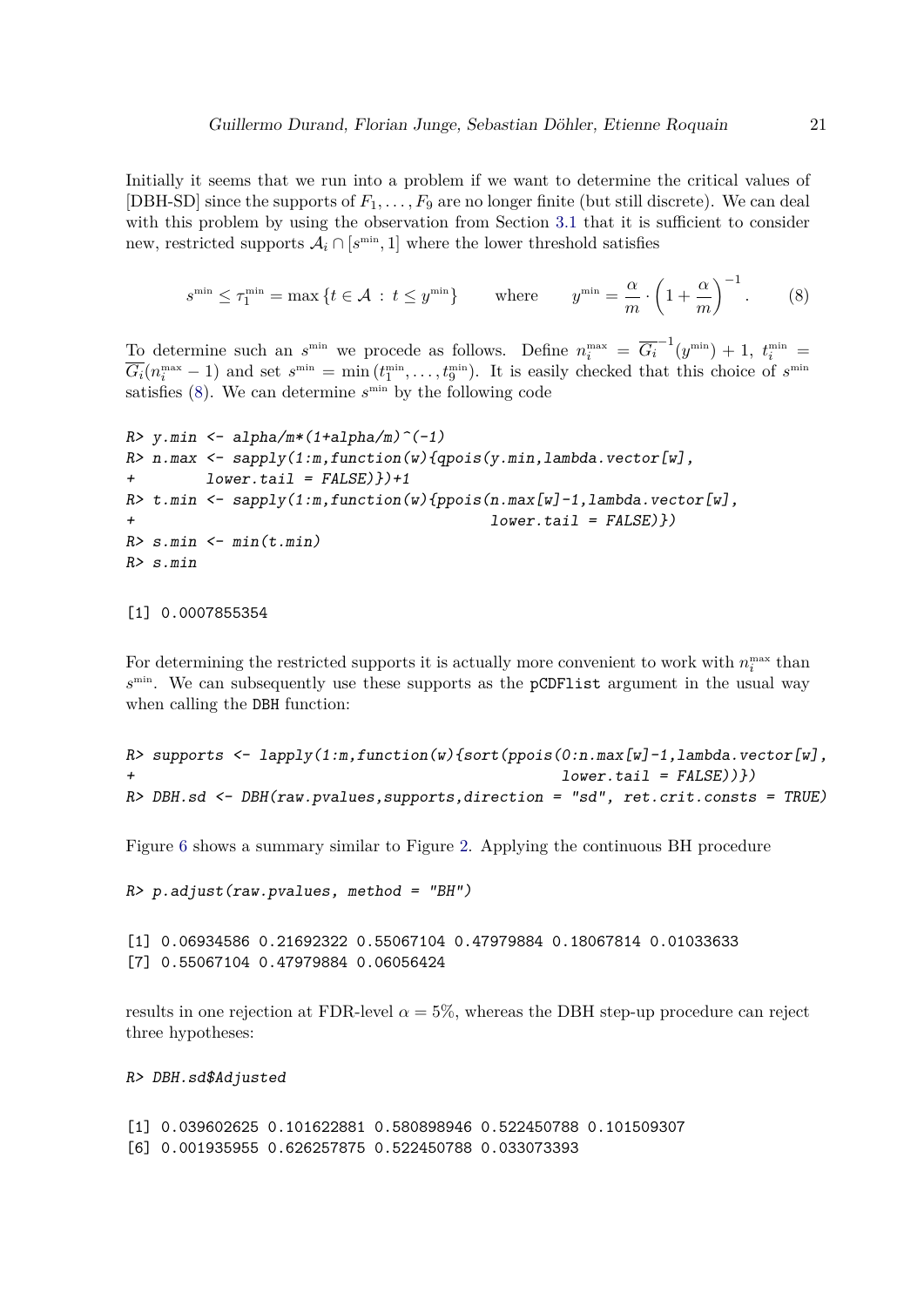

Figure 6: Panel (a) depicts the distribution functions  $F_1, \ldots, F_9$  in various colours, (b) is a graph of the transformation function *ξ*SD. The uniform distribution function is shown in light grey in (a) and (b). Panel (c) shows the [BH] critical values (green dots), the DBH step-down critical values (red dots) and the sorted raw *p* values (asterisks).

As in Figure 2, Panel (c) presents a graphical comparison between the two procedures applied to the *p* values.

### **6. Summary and future work**

Controlling the FDR for discrete tests is an important goal in many data analytic settings. In this paper, we introduced the R package **DiscreteFDR**, implementing procedures from [DDR]. These procedures come with guaranteed FDR control under independence and deal effectively with the conservativeness encountered in discrete tests.

We hope that our software will make discrete methods for FDR control more accessible to a wide audience of practitioners. More specifically, DiscreteFDR can be used both in an 'expert' and a 'standard' mode. For the data analyst, taking discreteness and multiplicity issues into account simultaneously may appear to be rather challenging since information on many distribution functions has to be stored, combined and evaluated. For this reason, we have included the wrapper function fast.discrete which applies the discrete procedures to a set of  $2 \times 2$  tables, given by a matrix or data frame, where each contingency table is analysed by Fisher's exact test. Thus, this function can be seen as an implementation of a multiple Fisher test that controls FDR. For controlling the more stringent Familywise Error Rate (FWER) for multiple exact Fisher tests, we would like to point out the R package multfisher which implements the approaches described in Ristl, Xi, Glimm, and Posch (2018). For those analysts who are looking for a simple to apply, off-the-shelf method, using fast.discrete will automatically take care of generating the list of (the support of the) distribution functions pCDFlist, which may otherwise be tedious work. For more expert users who want to use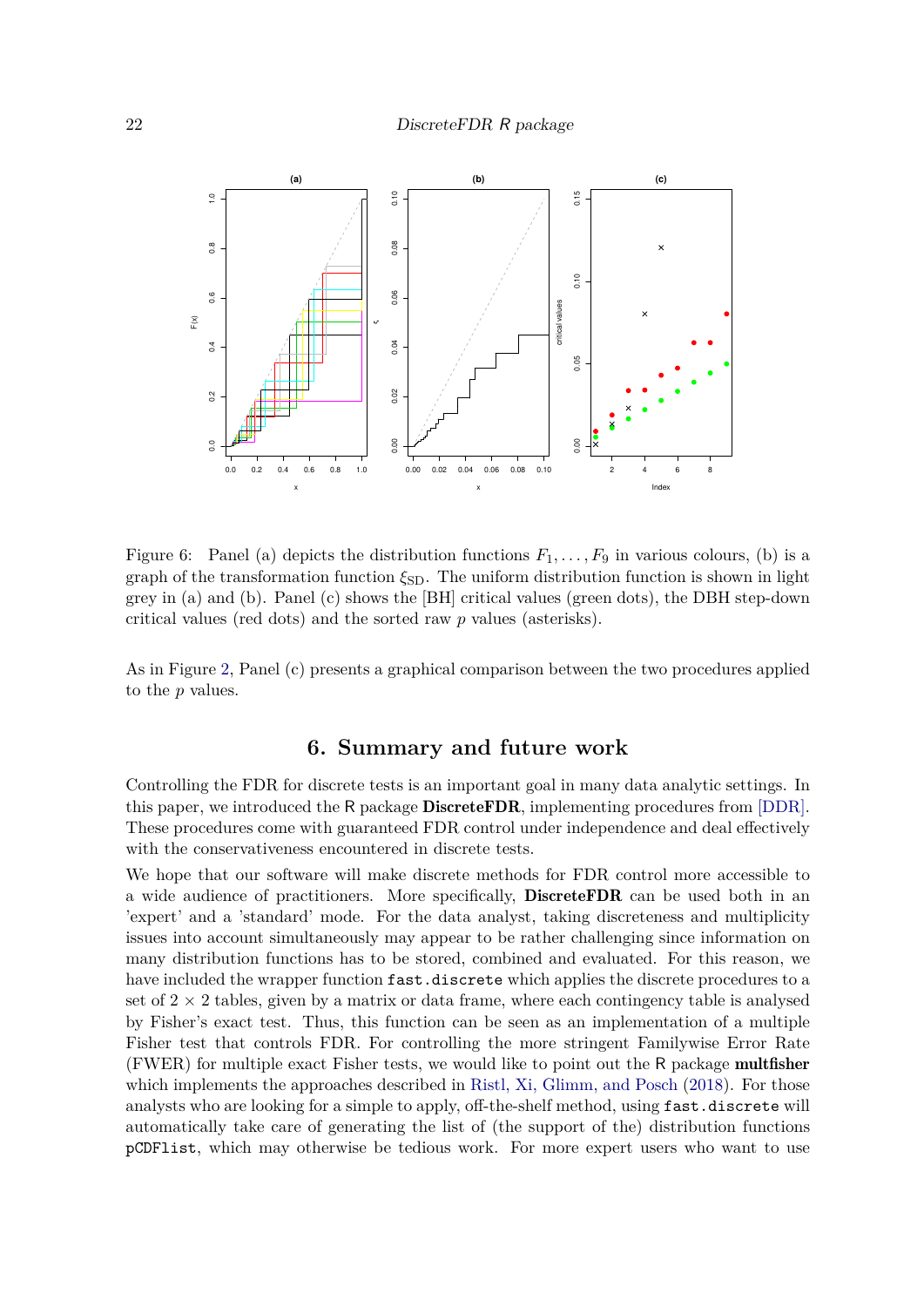other tests than Fisher's exact test, the work flow, described in more detail in Section 5.2, consists of first generating the pCDFlist list, and then passing this on to the DBH or DBR functions.

Interfaces that generate pCDFlist from a given data set for a given statistical test are very helpful tools. Currently, Fisher's exact test is the only test for which our package supplies such an interface. In the future, we are planning to include helper functions similar to fisher.pvalues.support for further tests like the Binomial and Poisson tests.

The R package **DiscreteFDR** is available from the Comprehensive R Archive network (CRAN) at https://cran.r-project.org/web/packages/DiscreteFDR/index.html.

### **7. Acknowledgements**

We thank Antje Jahn for very carefully reading the manuscript and providing numerous suggestions that greatly improved the content and presentation of the paper. This work has been supported by the CNRS (PEPS FaSciDo) and the French grants ANR-16-CE40-0019 (SansSouci project) and ANR-17-CE40-0001 (Basics project).

### **References**

- Benjamini Y, Hochberg Y (1995). "Controlling the false discovery rate: A practical and powerful approach to multiple testing." *Journal of the Royal Statistical Society. Series B*, **57**(1), 289–300. ISSN 00359246. URL http://www.jstor.org/stable/2346101.
- Blanchard G, Dickhaus T, Hack N, Konietschke F, Rohmeyer K, Rosenblatt J, Scheer M, Werft W (2017). *mutoss: Unified Multiple Testing Procedures*. R package version 0.1-12, URL https://CRAN.R-project.org/package=mutoss.
- Chen X, Doerge R (2015a). *fdrDiscreteNull: False Discovery Rate Procedure Under Discrete Null Distributions*. R package version 1.0, URL https://CRAN.R-project.org/package= fdrDiscreteNull.
- Chen X, Doerge R (2015b). "A weighted FDR procedure under discrete and heterogeneous null distributions." *arXiv:1502.00973*.
- Dickhaus T, Straßburger K, Schunk D, Morcillo-Suarez C, Illig T, Navarro A (2012). "How to analyze many contingency tables simultaneously in genetic association studies." *Statistical applications in genetics and molecular biology*, **11**(4). ISSN 1544-6115. doi:10.1515/ 1544-6115.1776. URL http://dx.doi.org/10.1515/1544-6115.1776.
- Döhler S, Durand G, Roquain E (2018). "New FDR bounds for discrete and heterogeneous tests." *Electron. J. Statist.*, **12**(1), 1867–1900. doi:10.1214/18-EJS1441. URL https: //doi.org/10.1214/18-EJS1441.
- Dudoit S, van der Laan MJ (2007). *Multiple Testing Procedures and Applications to Genomics*. Springer Series in Statistics. Springer. ISBN: 978-0-387-49316-9.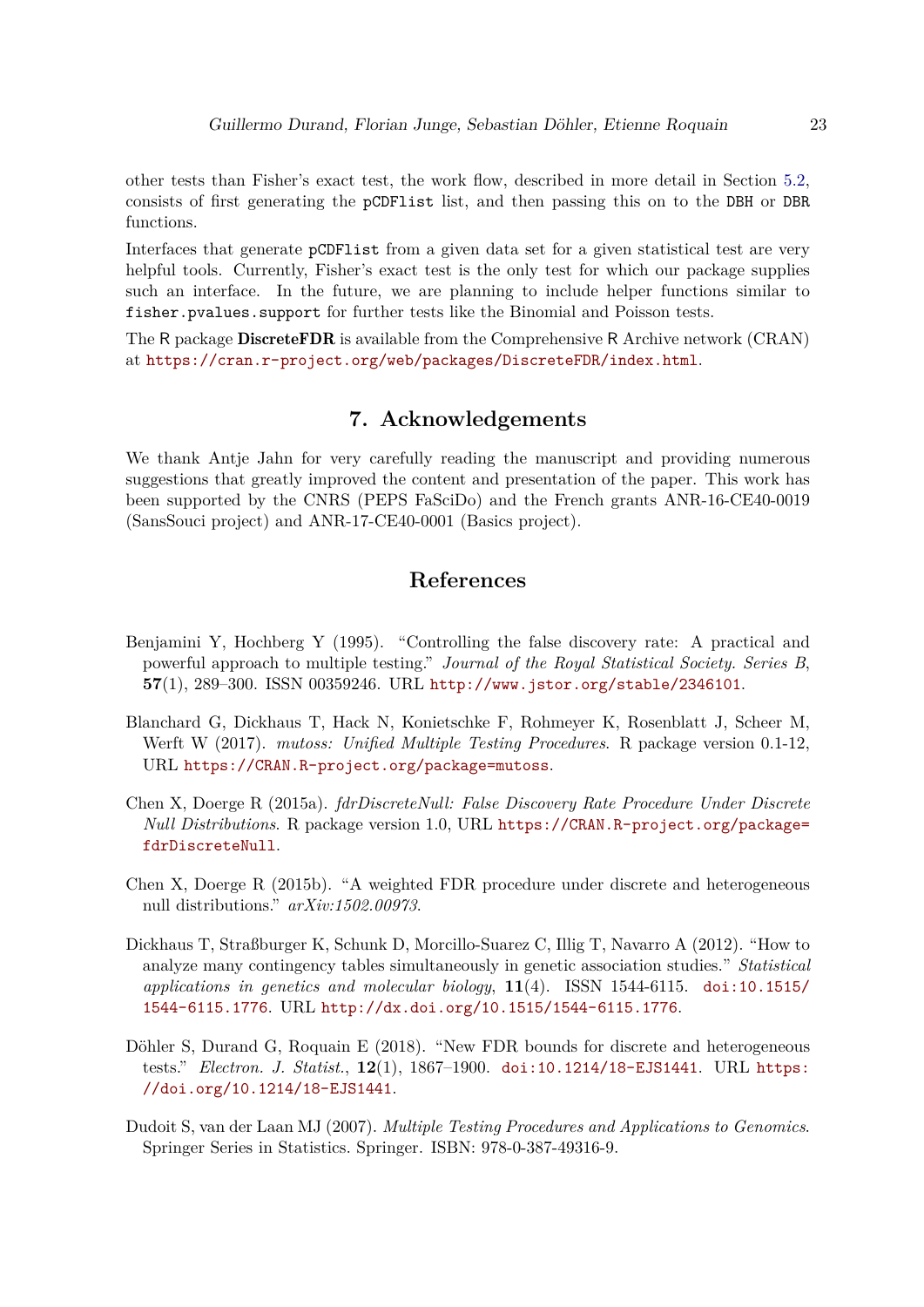- Durand G, Junge F (2019). *DiscreteFDR: Multiple Testing Procedures with Adaptation for Discrete Tests*. R package version 1.2, URL https://CRAN.R-project.org/package= DiscreteFDR.
- Heller R, Gur H (2011). "False discovery rate controlling procedures for discrete tests." *arXiv:1112.4627*.
- Heller R, Gur H, Yaacoby S (2012). *discreteMTP: Multiple testing procedures for discrete test statistics*. R package version 0.1-2, URL https://CRAN.R-project.org/package= discreteMTP.
- Heyse JF (2011). "A false discovery rate procedure for categorical data." In *Recent Advances in Bio- statistics: False Discovery Rates, Survival Analysis, and Related Topics*, pp. 43–58.
- Hothorn T, Bretz F, Westfall P (2008). "Simultaneous Inference in General Parametric Models." *Biometrical Journal*, **50**(3), 346–363.
- Jimenez-Otero N, de Una-Alvarez J, Pardo-Fernandez JC (2018). "Goodness-of-fit tests for disorder detection in NGS experiments." *Biometrical Journal*, **0**(0). doi:10.1002/bimj. 201700284. https://onlinelibrary.wiley.com/doi/pdf/10.1002/bimj.201700284, URL https://onlinelibrary.wiley.com/doi/abs/10.1002/bimj.201700284.
- Karp NA, Heller R, Yaacoby S, White JK, Benjamini Y (2016). "Improving the Identification of Phenotypic Abnormalities and Sexual Dimorphism in Mice When Studying Rare Event Categorical Characteristics." *Genetics*. ISSN 0016-6731. doi: 10.1534/genetics.116.195388. http://www.genetics.org/content/early/2016/12/ 05/genetics.116.195388.full.pdf, URL http://www.genetics.org/content/early/ 2016/12/05/genetics.116.195388.
- Lehmann E, Romano J (2006). *Testing Statistical Hypotheses*. Springer. ISBN 0387988645. URL http://www.amazon.com/exec/obidos/redirect?tag=citeulike07-20&path= ASIN/0387988645.
- Ristl R, Xi D, Glimm E, Posch M (2018). "Optimal exact tests for multiple binary endpoints." *Computational Statistics and Data Analysis*, pp. 1–17.
- van den Broek E, Dijkstra MJJ, Krijgsman O, Sie D, Haan JC, Traets JJH, van de Wiel MA, Nagtegaal ID, Punt CJA, Carvalho B, Ylstra B, Abeln S, Meijer GA, Fijneman RJA (2015). "High Prevalence and Clinical Relevance of Genes Affected by Chromosomal Breaks in Colorectal Cancer." *PLOS ONE*, **10**(9), 1–14. doi:10.1371/journal.pone.0138141. URL https://doi.org/10.1371/journal.pone.0138141.
- Westfall P, Wolfinger R (1997). "Multiple tests with discrete distributions." *The American Statistician*, **51**(1), 3–8. ISSN 00031305. URL http://www.jstor.org/stable/2684683.
- Zhu Y, Guo W (2017). "Familywise Error Rate Controlling Procedures for Discrete Data." *ArXiv e-prints*. 1711.08147.
- Zhu Y, Guo W (2017). *MHTdiscrete: Multiple Hypotheses Testing for Discrete Data*. R package version 1.0.0, URL https://CRAN.R-project.org/package=MHTdiscrete.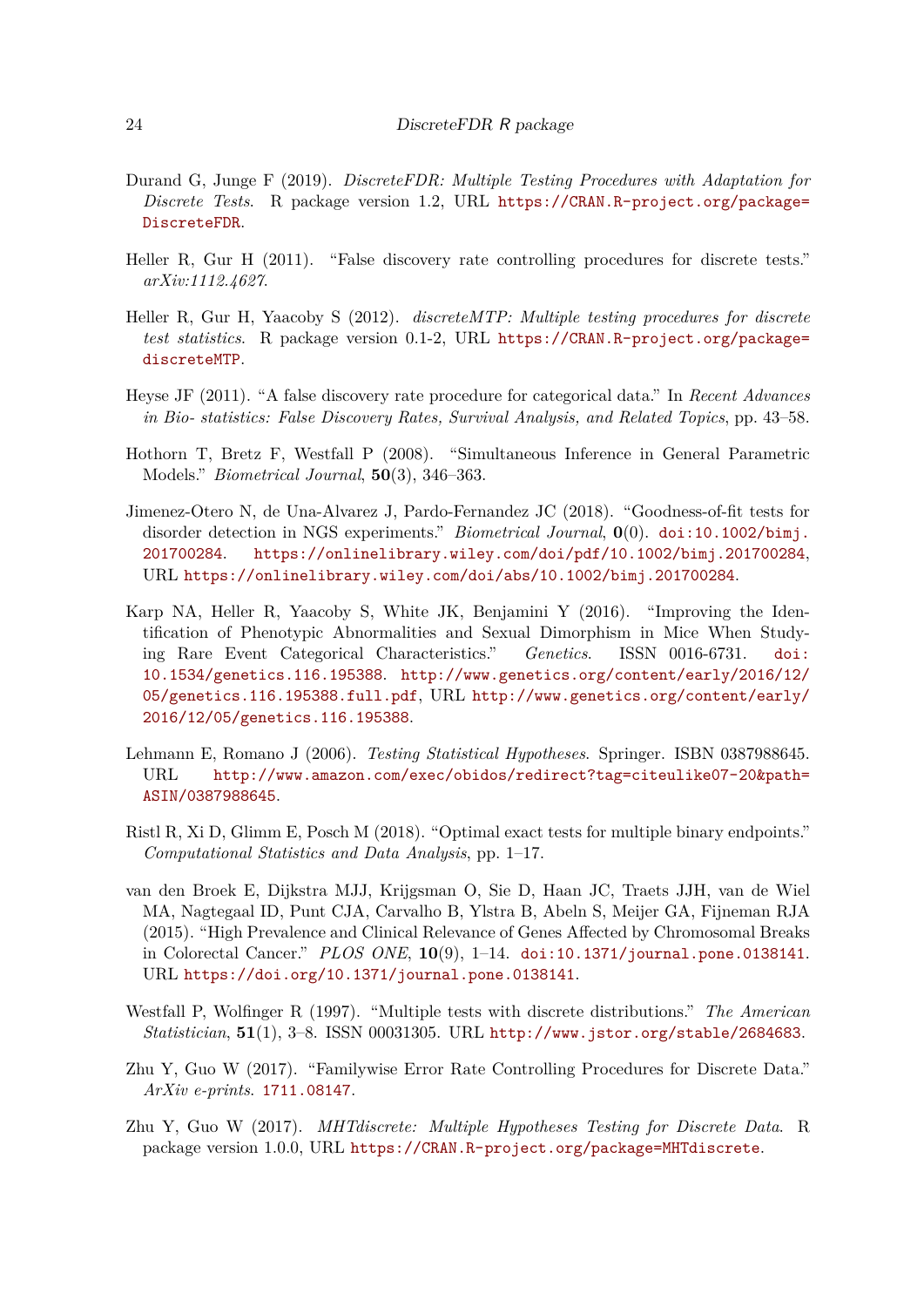| m     | $ \mathcal{A} $ | Critical values | Run time |
|-------|-----------------|-----------------|----------|
| 250   | 14442           | TRUE            | 0.02     |
|       |                 | FALSE           | 0.00     |
| 500   | 30873           | TRUE            | 0.08     |
|       |                 | FALSE           | 0.01     |
| 1000  | 64058           | TRUE            | 0.28     |
|       |                 | FALSE           | 0.01     |
| 3000  | 181801          | TRUE            | 2.42     |
|       |                 | FALSE           | 0.07     |
| 5000  | 297930          | TRUE            | 6.72     |
|       |                 | FALSE           | 0.19     |
| 7000  | 420162          | TRUE            | 13.39    |
|       |                 | FALSE           | 0.35     |
| 10000 | 608459          | TRUE            | 28.48    |
|       |                 | FALSE           | 0.70     |
| 17400 | 1074398         | TRUE            | 90.53    |
|       |                 | FALSE           | $2.02\,$ |

## **A. Run Time Comparison Tables**

Table 9: Median run times for the [DBH-SD] procedure.

| m     | ${\cal A}$ | Critical values | Run time |
|-------|------------|-----------------|----------|
| 250   | 14442      | TRUE            | 0.02     |
|       |            | FALSE           | 0.02     |
| 500   | 30873      | TRUE            | 0.08     |
|       |            | FALSE           | 0.05     |
| 1000  | 64058      | TRUE            | 0.28     |
|       |            | FALSE           | 0.17     |
| 3000  | 181801     | TRUE            | 2.44     |
|       |            | FALSE           | 1.33     |
| 5000  | 297930     | TRUE            | 6.78     |
|       |            | FALSE           | $3.67\,$ |
| 7000  | 420162     | TRUE            | 13.60    |
|       |            | FALSE           | 7.34     |
| 10000 | 608459     | TRUE            | 29.34    |
|       |            | FALSE           | 15.65    |
| 17400 | 1074398    | TRUE            | 94.96    |
|       |            | FALSE           | 49.83    |

Table 10: Median run times for the [DBH-SU] procedure.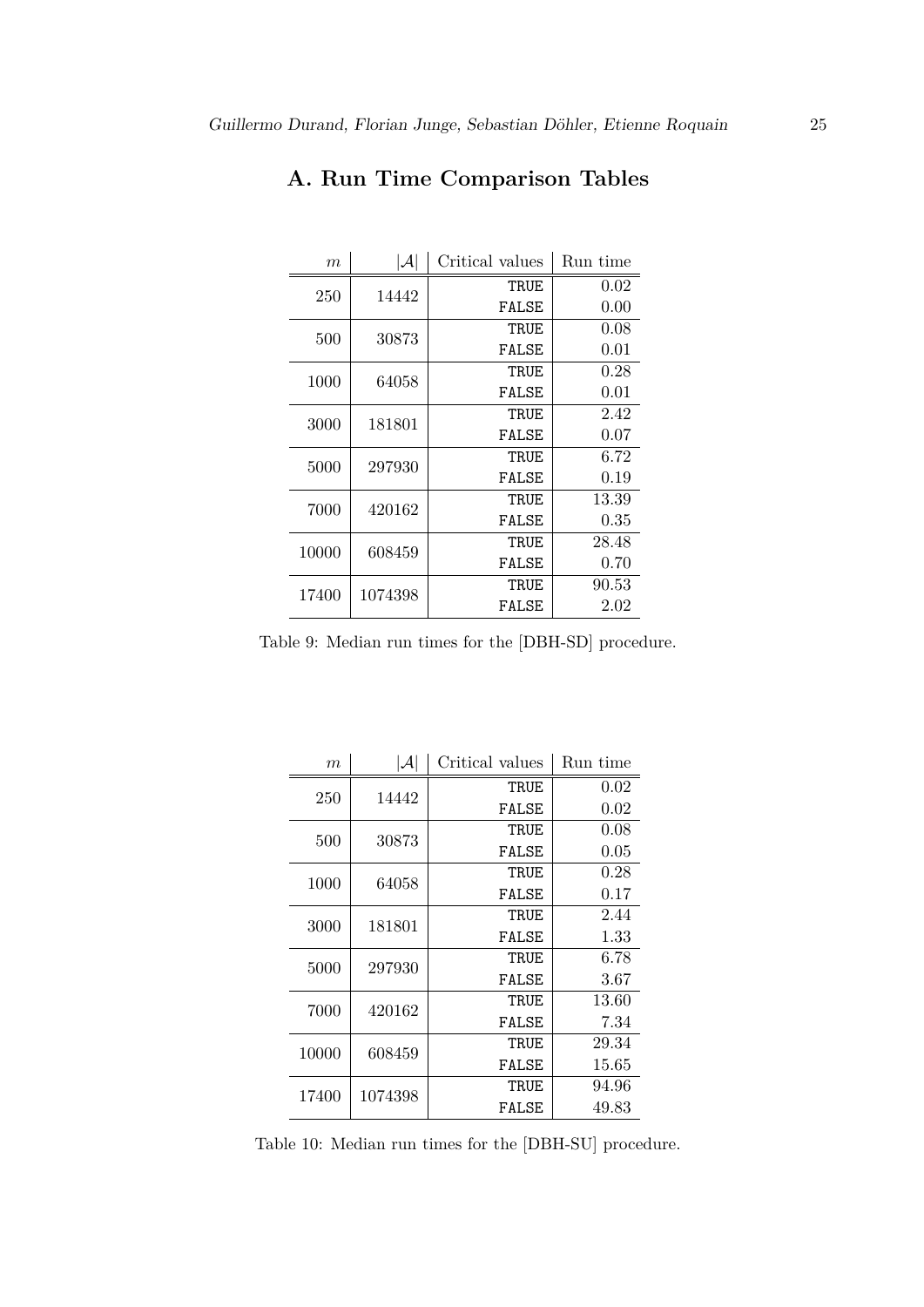| $\boldsymbol{m}$ | $ \mathcal{A} $ | Critical values | Run time |
|------------------|-----------------|-----------------|----------|
| 250              | 14442           | TRUE            | 0.11     |
|                  |                 | FALSE           | 0.00     |
| 500              | 30873           | TRUE            | 0.57     |
|                  |                 | FALSE           | 0.02     |
| 1000             | 64058           | TRUE            | 2.32     |
|                  |                 | FALSE           | $0.05\,$ |
| 3000             | 181801          | TRUE            | 24.13    |
|                  |                 | FALSE           | 0.49     |
| 5000             | 297930          | TRUF.           | 62.14    |
|                  |                 | FALSE           | 1.43     |
| 7000             | 420162          | TRUE            | 130.61   |
|                  |                 | FALSE           | 2.92     |
| 10000            | 608459          | TRUE            | 281.12   |
|                  |                 | FALSE           | 6.27     |
| 17400            | 1074398         | TRUE            | 939.50   |
|                  |                 | FALSE           | 19.91    |

Table 11: Median run times for the [A-DBH-SD] procedure.

| $\boldsymbol{m}$ | $ \mathcal{A} $ | Critical values | Run time |
|------------------|-----------------|-----------------|----------|
| 250              | 14442           | TRUE            | 0.06     |
|                  |                 | FALSE           | 0.01     |
| 500              | 30873           | TRUE            | 0.25     |
|                  |                 | FALSE           | 0.04     |
| 1000             | 64058           | TRUE            | 1.02     |
|                  |                 | FALSE           | 0.17     |
| 3000             | 181801          | TRUE            | 12.38    |
|                  |                 | FALSE           | 1.41     |
| 5000             | 297930          | TRUE            | 30.44    |
|                  |                 | FALSE           | $3.67\,$ |
| 7000             | 420162          | TRUE            | 94.39    |
|                  |                 | FALSE           | 7.32     |
| 10000            | 608459          | TRUE            | 141.81   |
|                  |                 | FALSE           | 15.42    |
| 17400            | 1074398         | TRUE            | 467.48   |
|                  |                 | FALSE           | 49.14    |

Table 12: Median run times for the [A-DBH-SU] procedure.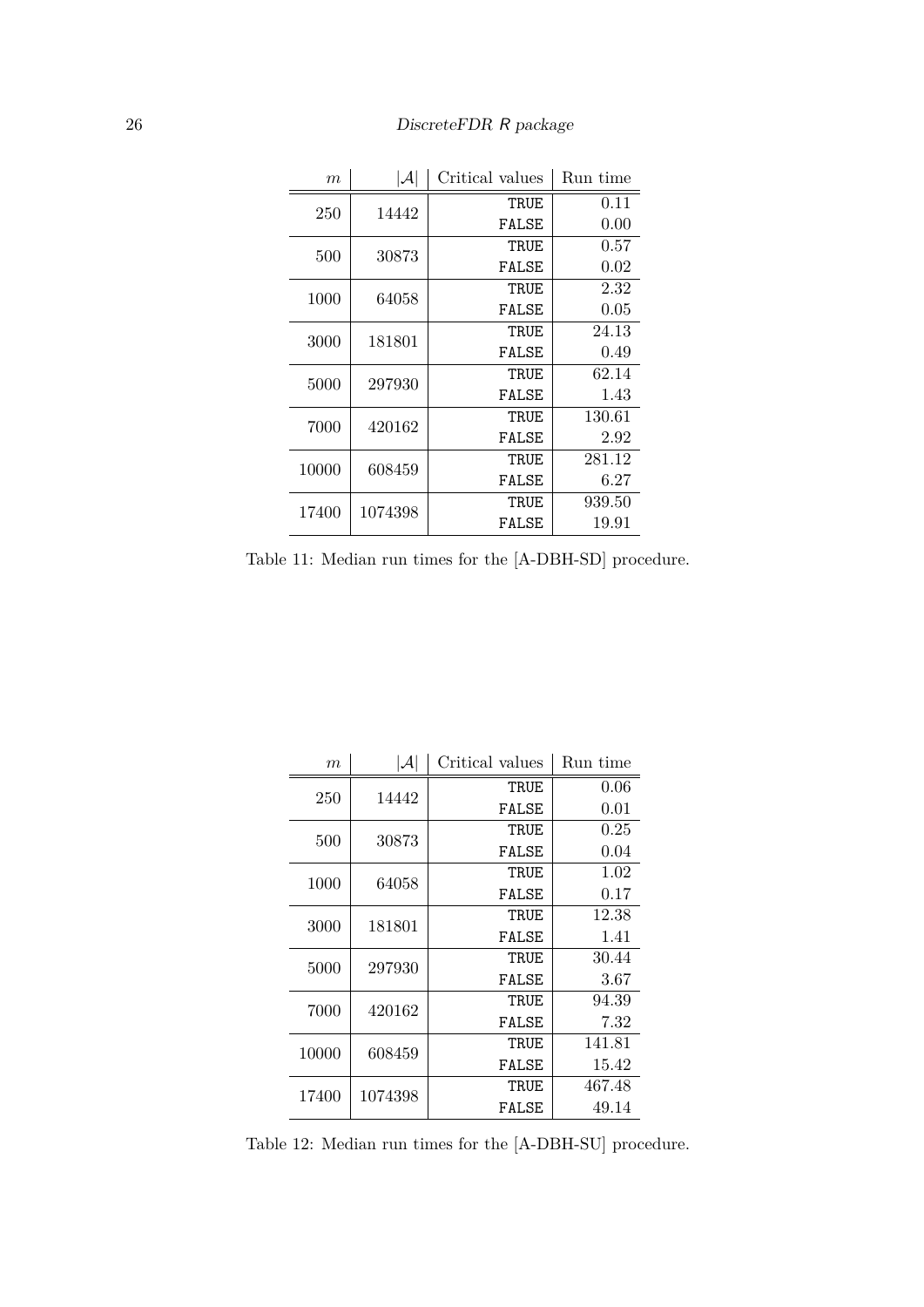| m     | $ \mathcal{A} $ | Critical values | Run time |
|-------|-----------------|-----------------|----------|
| 250   | 14442           | TRUE            | 0.10     |
|       |                 | FALSE           | 0.00     |
| 500   | 30873           | TRUE            | 0.53     |
|       |                 | FALSE           | 0.01     |
| 1000  | 64058           | TRUE            | 2.24     |
|       |                 | FALSE           | 0.05     |
| 3000  | 181801          | TRUE            | 11.85    |
|       |                 | FALSE           | 0.48     |
| 5000  | 297930          | TRUE            | 25.92    |
|       |                 | FALSE           | 1.41     |
| 7000  | 420162          | TRUE            | 54.34    |
|       |                 | FALSE           | 2.86     |
| 10000 | 608459          | TRUE            | 115.94   |
|       |                 | FALSE           | 4.40     |
| 17400 | 1074398         | TRUE            | 387.28   |
|       |                 | FALSE           | 4.49     |

Table 13: Median run times for the [DBR] procedure at  $\lambda = 0.05$ .

### **Affiliation:**

Guillermo Durand Sorbonne Université, Laboratoire de Probabilités, Statistique et Modélisation 4, place Jussieu 75005 Paris, France E-mail: Guillermo.Durand@upmc.fr

Florian Junge Darmstadt University of Applied Sciences Darmstadt Institute for Statistics and Operations Research Schöfferstraße 3 64295 Darmstadt, Germany E-mail: florian.junge@h-da.de

Sebastian Döhler Darmstadt University of Applied Sciences Faculty of Mathematics and Natural Sciences Darmstadt Institute for Statistics and Operations Research Schöfferstraße 3 64295 Darmstadt, Germany E-mail: sebastian.doehler@h-da.de